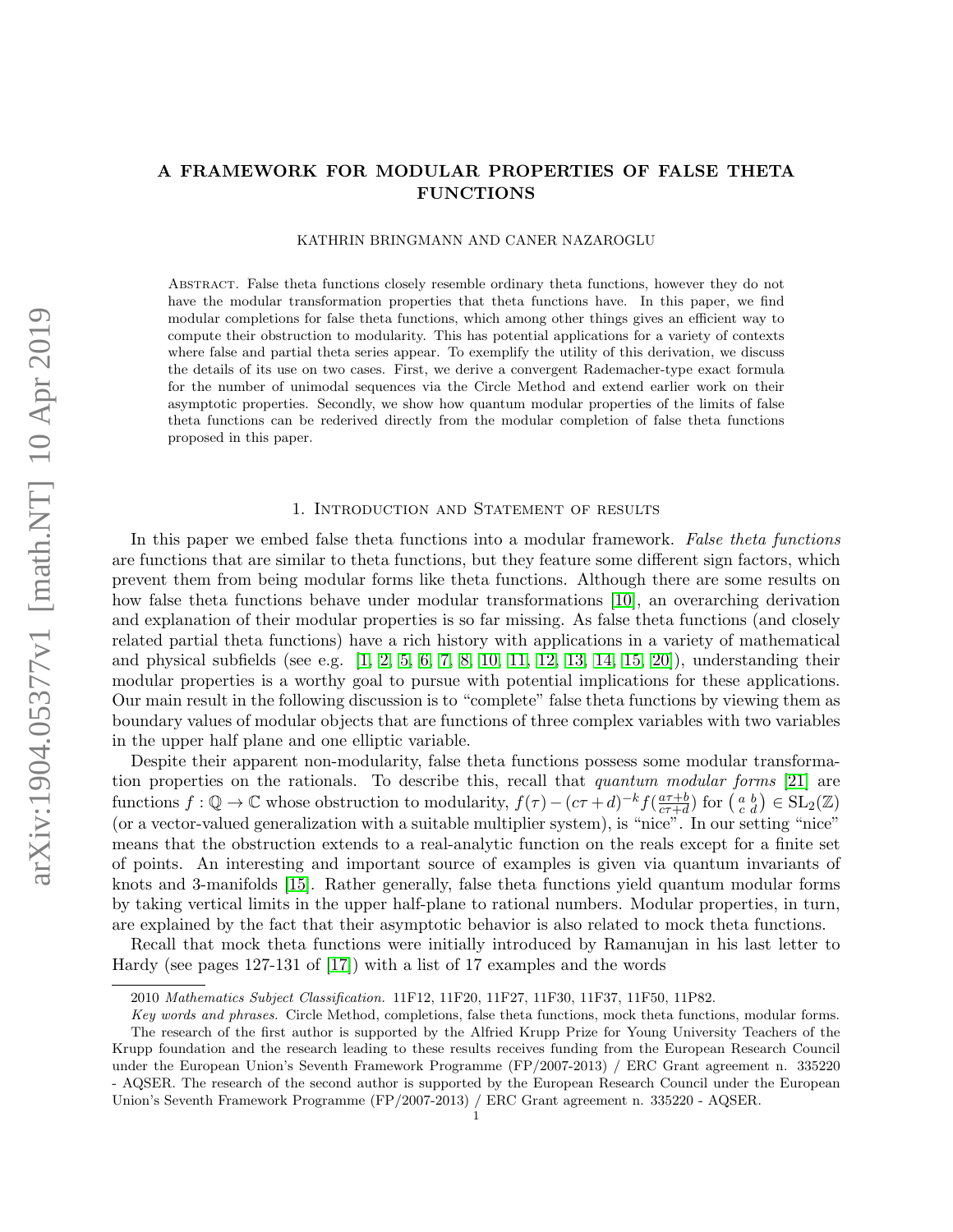"I am extremely sorry for not writing you a single letter up to now . . . I discovered very interesting functions recently which I call "Mock" theta functions. Unlike the "False" theta functions (studied partially by Prof. Rogers in his interesting paper) they enter into mathematics as beautifully as the ordinary theta functions. I am sending you with this letter some examples."

Zwegers in his Ph.D. thesis [\[22\]](#page-19-15) viewed the mock theta functions as pieces of real-analytic functions, which transform like modular forms. To be more precise, the lack of modular invariance is repaired by adding non-holomorphic Eichler integrals of the shape  $(\tau = \tau_1 + i\tau_2 \in \mathbb{H}$  with  $\tau_1, \tau_2 \in \mathbb{R}$ )

<span id="page-1-0"></span>
$$
\int_{-\overline{\tau}}^{i\infty} \frac{\theta(w)}{\sqrt{-i(w+\tau)}} \mathrm{d}w \tag{1.1}
$$

to the mock theta functions, where  $\theta$  is a weight  $\frac{3}{2}$  unary theta function called the *shadow* of the mock theta function. The asymptotic relation between false theta functions and mock theta functions also goes through integrals of the form [\(1.1\)](#page-1-0). Incidentally, it is again this integral (or equivalently its Fourier expansion involving the incomplete gamma function) that we generalize in this paper to understand false theta functions.

Therefore, the challenge we tackle in this paper is to find modular completions for false theta functions to parallel the situation with mock theta functions in contrast to what one may predict from the above quote by Ramanujan. To illustrate our results on a simple yet representative example, consider the false theta function in two variables  $(z \in \mathbb{C}, q := e^{2\pi i \tau}, \zeta := e^{2\pi i z})$ 

$$
\psi(z;\tau) := i \sum_{n \in \mathbb{Z}} \text{sgn}\left(n + \frac{1}{2}\right) (-1)^n q^{\frac{1}{2}\left(n + \frac{1}{2}\right)^2} \zeta^{n + \frac{1}{2}}.
$$

Here we use the usual convention that  $sgn(x) := \pm 1$  for  $\pm x > 0$  and  $sgn(0) := 0$ . Although the function  $\psi$  is invariant under  $T := \begin{pmatrix} 1 & 1 \\ 0 & 1 \end{pmatrix}$  it does not transform invariantly under  $S := \begin{pmatrix} 0 & -1 \\ 1 & 0 \end{pmatrix}$ . To understand the problem, consider the formally similar Jacobi theta function

$$
\vartheta(z;\tau) := i \sum_{n \in \mathbb{Z}} (-1)^n q^{\frac{1}{2}(n+\frac{1}{2})^2} \zeta^{n+\frac{1}{2}}.
$$

This function is invariant under both the  $T$  and the  $S$  transformation and the invariance under the non-trivial of the two, namely  $S: (z, \tau) \mapsto \left(\frac{z}{\tau}\right)$  $\frac{z}{\tau}, -\frac{1}{\tau}$  $(\frac{1}{\tau})$ , follows by using Poisson summation and self-duality of Gaussian functions under the Fourier transform. It is this self-duality property that is broken by the extra sign function, hence preventing invariance under S.

Before giving the precise statement of our solution to repair modular invariance, it is worth describing a qualitative picture for it. First, recall that a similar problem is also present for indefinite theta functions studied by Zwegers [\[22\]](#page-19-15). The factors of sign functions that ensure convergence of indefinite theta functions are also what prevent them from transforming like modular forms. The modular the modular forms. The resolution in [\[22\]](#page-19-15) is to replace those sign functions with error functions (taking also  $\sqrt{2\tau_2}$  factors as input) giving rise to real-analytic modular completions. One way to understand how modular invariance is recovered is to note that the convolution of a sign function and a Gaussian is an error function. Therefore, the modular completion is basically a linear combination of Gaussian functions whose self-duality under the Fourier transform gives an object that behaves invariantly under the modular group. Note that this intuition for how modular invariance is recovered is quite general and suggests a similar remedy for false theta functions. The fact that sign functions are inserted with variables depending on positive definite directions in the lattice however create some problems, since simply changing the sign of  $\tau$  in the error functions (to compensate for the changing signature) leads to a divergent series. However, note that in the case of indefinite theta functions replacing  $-\overline{\tau}$  in  $\sqrt{2\tau_2} = \sqrt{-i(\tau - \overline{\tau})}$  with an independent complex variable w ∈ H again leads to a modular invariant object as long as one transforms  $\tau$  and w simultaneously as  $(\tau, w) \mapsto (\frac{a\tau+b}{c\tau+d})$  $\frac{a\tau+b}{c\tau+d}, \frac{aw-b}{-cw+c}$  $\frac{aw-b}{-cw+d}$ ) under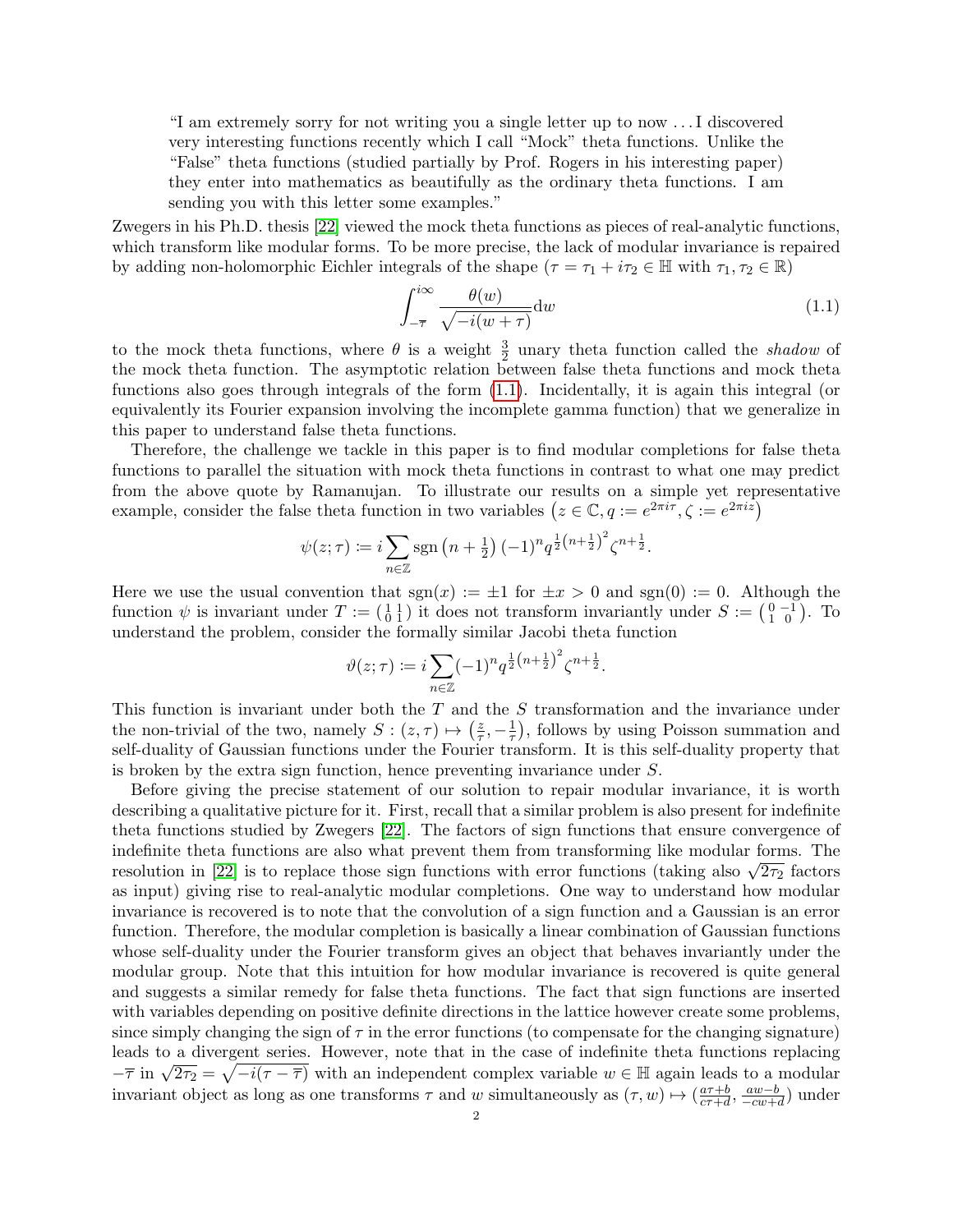$\left(\begin{smallmatrix} a & b \\ c & d \end{smallmatrix}\right) \in SL_2(\mathbb{Z})$ . The solution for false theta functions is then to use the same type of error function with the sign of  $\tau$  reversed but that of w kept the same and then to require both variables to transform in the same way as  $(\tau, w) \mapsto \left(\frac{a\tau+b}{c\tau+d}\right)$  $\frac{a\tau+b}{c\tau+d}, \frac{aw+b}{cw+d}$  $\frac{aw+b}{cw+d}$ ).

More concretely, for  $\tau, w \in \mathbb{H}$  and  $z \in \mathbb{C}$  define (see the discussion in Section [2](#page-4-0) for issues of convergence and holomorphicity) with  $z_2 \coloneqq \text{Im}(z)$ 

<span id="page-2-2"></span>
$$
\widehat{\psi}(z;\tau,w) := i \sum_{n \in \mathbb{Z}} \text{erf}\left(-i\sqrt{\pi i(w-\tau)} \left(n+\frac{1}{2}+\frac{z_2}{\tau_2}\right)\right) (-1)^n q^{\frac{1}{2}\left(n+\frac{1}{2}\right)^2} \zeta^{n+\frac{1}{2}},\tag{1.2}
$$

where  $\text{erf}(z) \coloneqq \frac{2}{\sqrt{2}}$  $\frac{z}{\pi}$ 0  $e^{-t^2}$ dt denotes the *error function* and where we define the square root using the principal branch. Note that

<span id="page-2-3"></span>
$$
\lim_{t \to \infty} \widehat{\psi}(z; \tau, \tau + it + \varepsilon) = \psi(z; \tau)
$$
\n(1.3)

if  $-\frac{1}{2} < \frac{z_2}{\tau_2}$  $\frac{z_2}{\tau_2}<\frac{1}{2}$  $\frac{1}{2}$  and  $\varepsilon > 0$  arbitrary. The following theorem gives the modular properties of  $\psi$ , for a more precise version see Theorem [2.3.](#page-7-0)

# <span id="page-2-0"></span>**Theorem 1.1.** The function  $\hat{\psi}$  transforms like a Jacobi form.

Theorem [1.1](#page-2-0) is a special case of a more general result. To state this, let L be a lattice of rank N (which we can identify with  $\mathbb{Z}^N$ ) and  $\overline{B}: L \times L \to \mathbb{Z}$  a positive-definite bilinear form with  $Q(n) := \frac{1}{2}B(n,n)$ . Note that throughout this paper we write vectors in bold letters and their components with subscripts. Let  $\ell \in L$  be a *characteristic vector*, i.e.,  $Q(n) + \frac{1}{2}B(\ell, n) \in \mathbb{Z}$  for all  $n \in L$ . Moreover  $L^*$  denotes the dual lattice of L. We let  $c \in \mathbb{R}^N$  be an arbitrary vector satisfying  $2Q(c) = 1$ . Define for  $\mu \in L^*$ 

$$
\Psi_{Q,\boldsymbol{\mu}}(\boldsymbol{z};\tau) = \Psi_{Q,\boldsymbol{\mu},\boldsymbol{\ell},\boldsymbol{c}}(\boldsymbol{z};\tau) \coloneqq \sum_{\boldsymbol{n}\in\boldsymbol{\mu}+\frac{\boldsymbol{\ell}}{2}+L} \operatorname{sgn}\left(B(\boldsymbol{c},\,\boldsymbol{n})\right) q^{Q(\boldsymbol{n})} e^{2\pi i B\left(\boldsymbol{n},\,\boldsymbol{z}+\frac{\boldsymbol{\ell}}{2}\right)},
$$

and its completion  $(w \in \mathbb{H})$ 

$$
\Psi_{Q,\mu}(z;\tau,w) = \Psi_{Q,\mu,\ell,c}(z;\tau,w)
$$
  
= 
$$
\sum_{\mathbf{n}\in\mu+\frac{\ell}{2}+L} \text{erf}\left(-i\sqrt{\pi i(w-\tau)}B\left(c,\mathbf{n}+\frac{\text{Im}(z)}{\tau_2}\right)\right)q^{Q(\mathbf{n})}e^{2\pi iB\left(\mathbf{n},z+\frac{\ell}{2}\right)}.
$$

We prove the following transformation law, which turns  $\widehat{\Psi}_{Q,\mu}$  into a function transforming like a Jacobi form. For this, let

$$
\chi_{\tau,w} \coloneqq \sqrt{\frac{i(w-\tau)}{\tau w}} \frac{\sqrt{\tau} \sqrt{w}}{\sqrt{i(w-\tau)}}.
$$

<span id="page-2-1"></span>**Theorem 1.2.** The function  $\widehat{\Psi}_{Q,\mu}$  is a holomorphic function of w (and of  $\tau$  if  $z = 0$ ) away from the branch cut defined by  $\sqrt{i(w - \tau)}$ . It satisfies the following Jacobi transformations properties: (1) For  $m, r \in L$ , we have

$$
\widehat{\Psi}_{Q,\mu}(z+m\tau+r;\tau,w) = (-1)^{2Q(m+r)}q^{-Q(m)}e^{-2\pi iB(m,z)}\widehat{\Psi}_{Q,\mu}(z;\tau,w).
$$

(2) We have

$$
\begin{split} \widehat{\Psi}_{Q,\pmb{\mu}}(\pmb{z};\tau+1,w+1) &= e^{2\pi i Q \left(\pmb{\mu}+\frac{\pmb{\ell}}{2}\right)} \widehat{\Psi}_{Q,\pmb{\mu}}(\pmb{z};\tau,w), \\ \widehat{\Psi}_{Q,\pmb{\mu}}\left(\frac{\pmb{z}}{\tau};-\frac{1}{\tau},-\frac{1}{w}\right) &= \chi_{\tau,w} \frac{(-i\tau)^{\frac{N}{2}}}{\sqrt{|L^*/L|}} e^{2\pi i \frac{Q(\pmb{z})}{\tau}-\pi i Q(\pmb{\ell})} \sum_{\pmb{\nu} \in L^*/L} e^{-2\pi i B(\pmb{\mu},\pmb{\nu})} \widehat{\Psi}_{Q,\pmb{\nu}}(\pmb{z};\tau,w). \end{split}
$$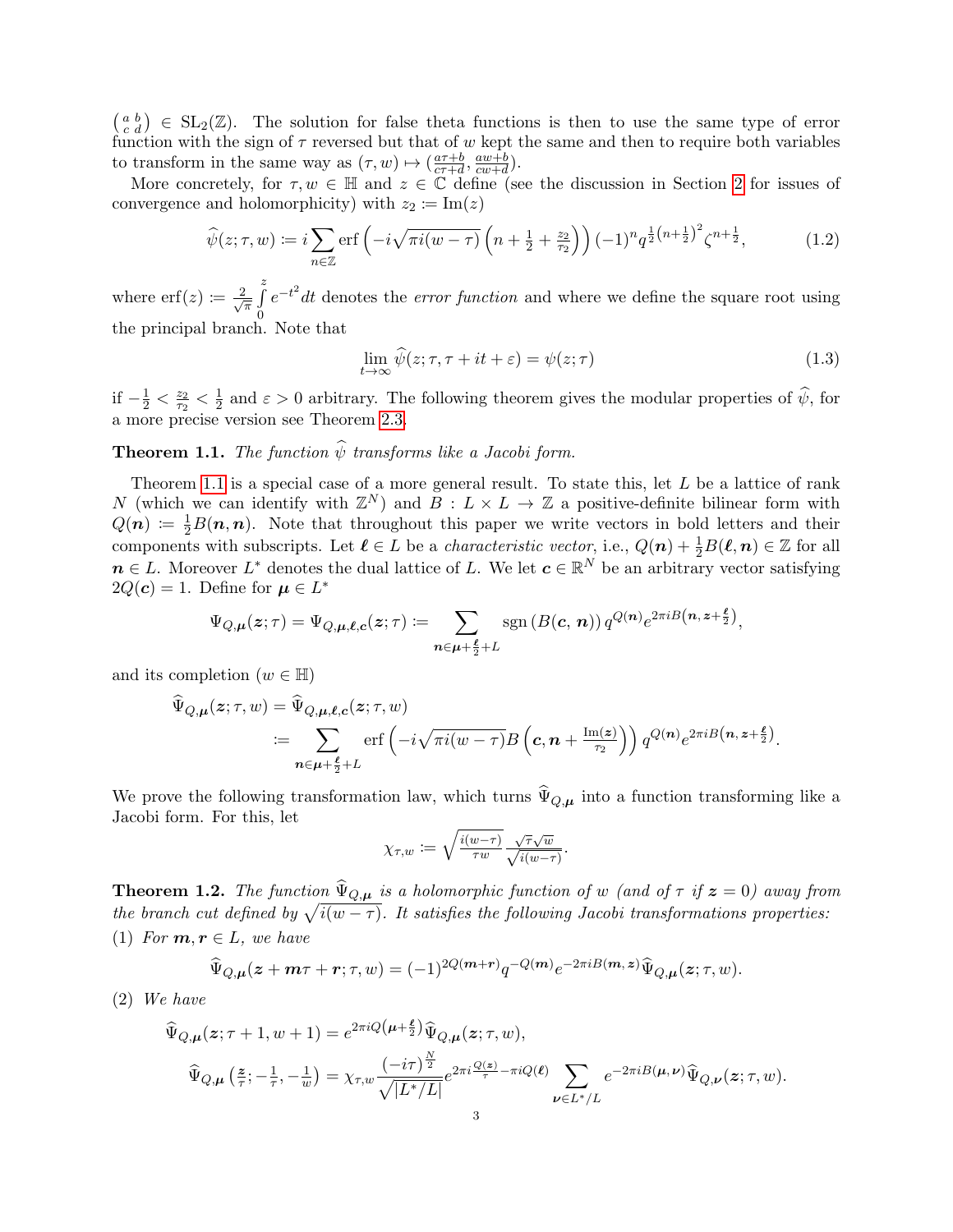We expect that completed false theta functions allow a theory parallel to that of mock theta functions. We will study this in future research and in this paper we give two applications, an exact formula for the number of unimodal sequences and quantum modular forms. We start with unimodal sequences. A finite sequence of positive integers  $\{a_j\}_{j=1}^s$  is called a *unimodal sequence of* size n if there exists  $k \in \mathbb{N}$  such that  $a_1 \le a_2 \le \ldots \le a_k \ge a_{k+1} \ge \ldots \ge a_s$  and  $a_1 + \ldots + a_s = n$ . Let  $u(n)$  denote the number of unimodal sequences of size n. Then (see e.g. [\[4\]](#page-19-16))

$$
U(q) := \sum_{n\geq 0} u(n)q^n = \frac{1}{(q;q)^2} \sum_{n\geq 1} (-1)^{n+1} q^{\frac{n(n+1)}{2}},
$$

where  $(q; q)_{\infty} := \prod_{j=1}^{\infty} (1 - q^j)$ . Note that we may write

<span id="page-3-1"></span>
$$
U(q) = \frac{i}{2}q^{-\frac{1}{24}}\frac{\psi(\tau)}{\eta(\tau)^2} + \frac{q^{\frac{1}{12}}}{\eta(\tau)^2},\tag{1.4}
$$

where  $\eta(\tau) := q^{\frac{1}{24}} \prod_{n \geq 1} (1 - q^n)$  is *Dedekind's eta function* and  $\psi(\tau) := \psi(0, \tau)$ . The first few Fourier coefficients of each term are given by

$$
-\frac{i}{2}\frac{\psi(\tau)}{\eta(\tau)^2} = q^{\frac{1}{24}} \left(1 + q + 3q^2 + 6q^3 + 12q^4 + 21q^5 + 38q^6 + 63q^7 + 106q^8 + 170q^9 + \ldots\right),
$$
  

$$
\frac{1}{\eta(\tau)^2} = q^{-\frac{1}{12}} \left(1 + 2q + 5q^2 + 10q^3 + 20q^4 + 36q^5 + 65q^6 + 110q^7 + 185q^8 + 300q^9 + \ldots\right).
$$

The leading asymptotics of  $u(n)$  was determined by Auluck [\[4\]](#page-19-16) as

<span id="page-3-0"></span>
$$
u(n) = \frac{1}{8 \cdot 3^{\frac{3}{4}} n^{\frac{5}{4}}} e^{2\pi \sqrt{\frac{n}{3}}} \left( 1 + O\left( n^{-\frac{1}{2}} \right) \right).
$$
 (1.5)

This result was then generalized by Wright [\[19\]](#page-19-17), who gave the asymptotic expansion to all orders of n for the leading exponential term. In this paper, we prove an exact formula for  $u(n)$ , that is a convergent series expression which thereby includes all the subleading exponential contributions for large n. Our expression is analogous to the exact formula for the integer partition function  $p(n)$ found by Rademacher [\[16\]](#page-19-18), which is solely determined by the modular transformation properties of its generating function and the principal parts of the corresponding modular form at the cusps.

To state the exact formula for  $u(n)$ , we define for  $n, r \in \mathbb{Z}$  and  $k \in \mathbb{N}$  the Kloosterman sums

$$
K_k(n) := i \sum_{\substack{0 \le h < k \\ \gcd(h,k)=1}} \nu_\eta(M_{h,k})^2 \zeta_{12k}^{-(12n-1)h-h'},
$$
\n
$$
K_k(n,r) := e^{\frac{3\pi i}{4}} (-1)^r \sum_{\substack{0 \le h < k \\ \gcd(h,k)=1}} \nu_\eta(M_{h,k})^{-1} \zeta_{24k}^{-(24n+1)h + (12r^2+12r+1)h'},
$$

where h' is a solution of  $hh' \equiv -1 \pmod{k}$ ,  $M_{h,k} := \begin{pmatrix} h' & -\frac{hh'+1}{k} \\ k & -h \end{pmatrix}$ ),  $\zeta_{\ell} := e^{\frac{2\pi i}{\ell}}$  for  $\ell \in \mathbb{N}$  and  $\nu_{\eta}$  is the multiplier for  $\eta$ . In particular, for  $M = \begin{pmatrix} a & b \\ c & d \end{pmatrix}$  with  $c > 0$  it is given by (see Theorem 3.4 in [\[3\]](#page-19-19))

$$
\nu_{\eta}(M) := \exp\left(\pi i \left(\frac{a+d}{12c} - \frac{1}{4} + s(-d, c)\right)\right), \quad \text{where } s(h, k) := \sum_{r=1}^{k-1} \frac{r}{k} \left(\frac{hr}{k} - \left\lfloor \frac{hr}{k} \right\rfloor - \frac{1}{2}\right).
$$

Finally  $I_{\kappa}$  denotes the I-Bessel function of order  $\kappa$ . We then have the following expression for  $u(n)$ .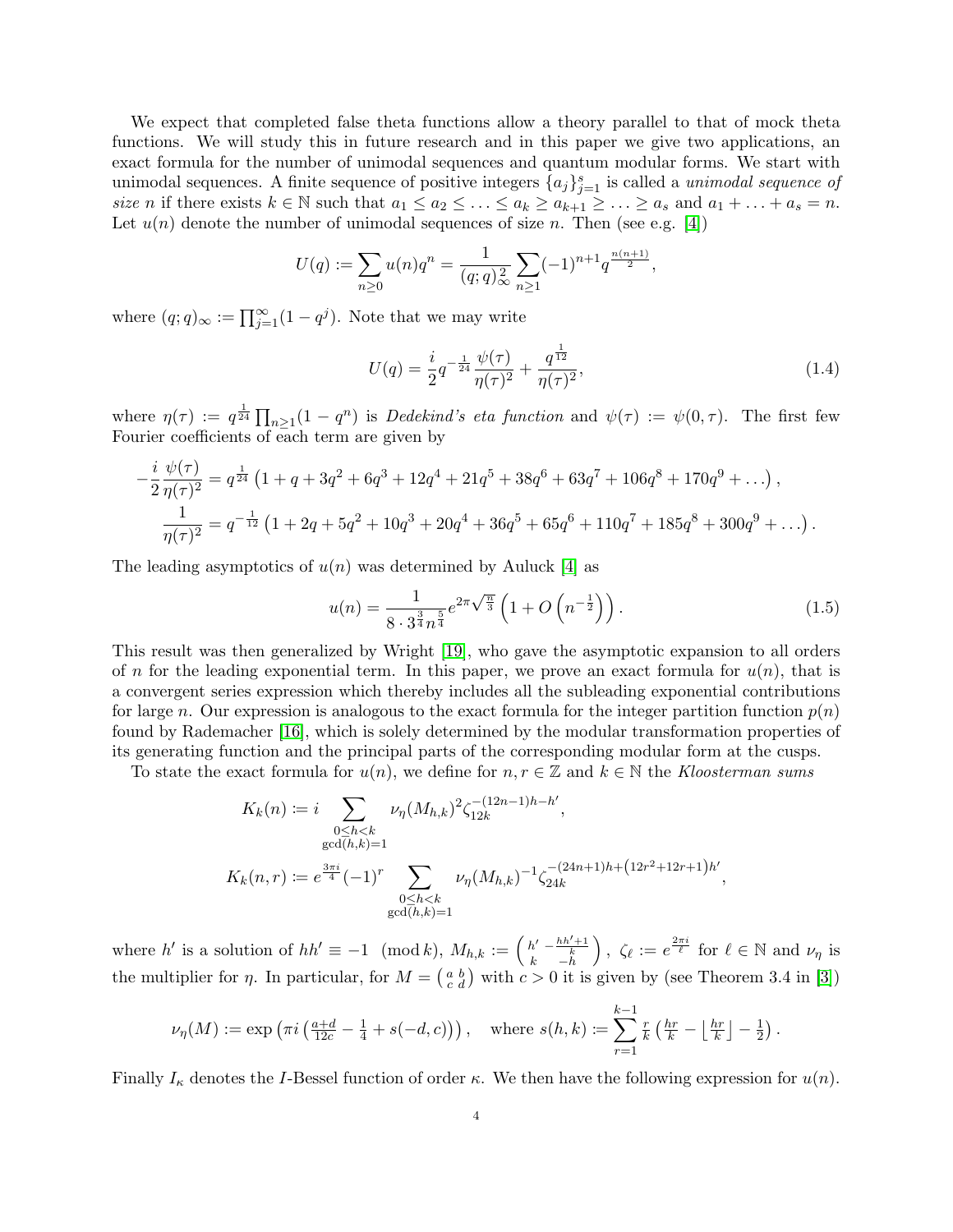<span id="page-4-2"></span>Theorem 1.3. We have

$$
u(n) = \frac{2\pi}{12n-1} \sum_{k\geq 1} \frac{K_k(n)}{k} I_2\left(\frac{\pi}{3k}\sqrt{12n-1}\right) - \frac{\pi}{2^{\frac{3}{4}}\sqrt{3}(24n+1)^{\frac{3}{4}}} \sum_{k\geq 1} \sum_{r \pmod{2k}} \frac{K_k(n,r)}{k^2}
$$

$$
\times \int_{-1}^1 \left(1-x^2\right)^{\frac{3}{4}} \cot\left(\frac{\pi}{2k}\left(\frac{x}{\sqrt{6}}-r-\frac{1}{2}\right)\right) I_{\frac{3}{2}}\left(\frac{\pi}{3\sqrt{2}k}\sqrt{(1-x^2)(24n+1)}\right) dx.
$$

As a corollary we obtain [\(1.5\)](#page-3-0).

<span id="page-4-1"></span>Corollary 1.4. The asymptotics [\(1.5\)](#page-3-0) hold.

Remark. Following the proof of Corollary [1.4](#page-4-1) one can determine further terms in the asymptotic expansion of  $u(n)$ .

We next turn to explaining how quantum modularity follows from the construction of completed false theta functions. For simplicity we consider a special family studied by Milas and the first author [\[6\]](#page-19-4). Define, for  $j \in \mathbb{Z}$  and  $N \in \mathbb{N}_{>1}$ ,

<span id="page-4-5"></span>
$$
F_{j,N}(\tau) := \sum_{\substack{n \in \mathbb{Z} \\ n \equiv j \pmod{2N}}} \text{sgn}(n) q^{\frac{n^2}{4N}}.
$$
 (1.6)

In fact, we can further restrict to  $1 \le j \le N-1$ , because  $F_{j,N} = -F_{-j,N}$  and  $F_{j+2N,N} = F_{j,N}$ . The following theorem describes the (false) modular behavior of the  $F_{j,N}$ . For this define the weight  $\frac{3}{2}$ unary theta functions

$$
f_{j,N}(\tau) \coloneqq \frac{1}{2N} \sum_{\substack{n \in \mathbb{Z} \\ n \equiv j \pmod{2N}}} n q^{\frac{n^2}{4N}}.
$$

<span id="page-4-3"></span>**Theorem 1.5.** For  $M = \begin{pmatrix} a & b \\ c & d \end{pmatrix} \in SL_2(\mathbb{Z})$ , we have

$$
F_{j,N}(\tau) - \text{sgn}(c\tau_1 + d)(c\tau + d)^{-\frac{1}{2}} \sum_{r=1}^{N-1} \psi_{j,r} (M^{-1}) F_{r,N} \left( \frac{a\tau + b}{c\tau + d} \right) = -i\sqrt{2N} \int_{-\frac{d}{c}}^{i\infty} \frac{f_{j,N}(\mathfrak{z})}{\sqrt{-i(\mathfrak{z}-\tau)}} d\mathfrak{z},
$$

where the integration path avoids the branch cut defined by  $\sqrt{-i(j-\tau)}$  and the multiplier  $\psi_{j,r}$  is defined in  $(4.4)$ .

As a corollary we obtain quantum modular properties of  $F_{j,N}$ .

<span id="page-4-4"></span>**Corollary 1.6.** The functions  $F_{j,N}$  are vector-valued quantum modular forms with quantum set Q.

The paper is organized as follows. In Section [2](#page-4-0) we prove Theorem [1.2,](#page-2-1) which then in particular implies Theorem [1.1.](#page-2-0) Section [3](#page-7-1) is devoted to the proof of Theorem [1.3](#page-4-2) and in Section [4](#page-16-0) we show Theorem [1.5.](#page-4-3)

#### **ACKNOWLEDGMENTS**

The authors thank Chris Jennings-Shaffer for helpful comments on an earlier version of the paper.

### 2. Proof of Theorem [1.1](#page-2-0) and Theorem [1.2](#page-2-1)

<span id="page-4-0"></span>2.1. An auxiliary lemma. To determine the modular transformation of  $\hat{\Psi}_{Q,\mu}$  we use Poisson summation, for which we in particular require the explicit evaluation of a certain Fourier transform. For this, we define

$$
F_{\tau,w}(\boldsymbol{x}) \coloneqq \sqrt{i(w-\tau)} \mathrm{erf}\left(-i\sqrt{\pi i(w-\tau)}B(\boldsymbol{c},\boldsymbol{x})\right)e^{2\pi i Q(\boldsymbol{x})\tau}.
$$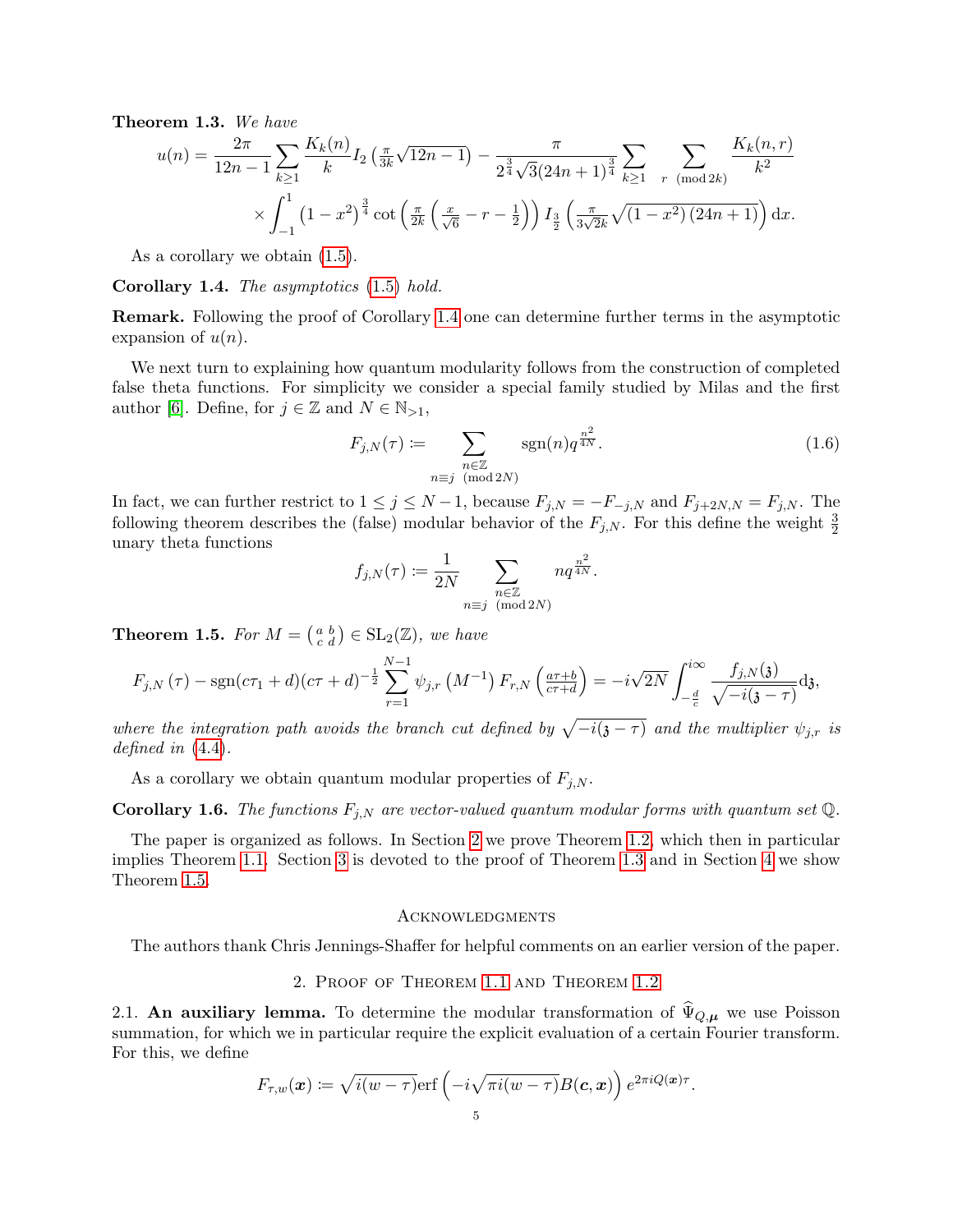Note that we may write

$$
F_{\tau,w}(\boldsymbol{x}) = 2(w-\tau)B(\boldsymbol{c},\,\boldsymbol{x})e^{2\pi i Q(\boldsymbol{x})\tau} \int_0^1 e^{\pi i (w-\tau)B(\boldsymbol{c},\,\boldsymbol{x})^2 t^2} \mathrm{d}t. \tag{2.1}
$$

For a function  $f : \mathbb{R}^N \to \mathbb{C}$ , we define the Fourier transform of f with respect to Q as

<span id="page-5-0"></span>
$$
\mathcal{F}(f)(\boldsymbol{x}) \coloneqq |\det(A)|^{\frac{1}{2}} \int_{\mathbb{R}^N} f(\boldsymbol{y}) e^{-2\pi i B(\boldsymbol{x}, \boldsymbol{y})} \mathrm{d} \boldsymbol{y},
$$

where  $Q(n) =: \frac{1}{2}n^T An$  and  $dy := dy_1 \cdot \ldots \cdot dy_N$ . The following lemma shows that  $F_{\tau,w}$  is basically self-dual under the Fourier transform with respect to Q.

<span id="page-5-1"></span>Lemma 2.1. We have

$$
\mathcal{F}(F_{\tau,w})(\bm{x}) = (-i)^{-\frac{N}{2}} \tau^{-\frac{N-1}{2}} w^{\frac{1}{2}} F_{-\frac{1}{\tau},-\frac{1}{w}}(\bm{x}).
$$

*Proof.* Using  $(2.1)$ , we obtain

$$
\mathcal{F}(F_{\tau,w})(\boldsymbol{x})=2(w-\tau)|\det(A)|^{\frac{1}{2}}\int_{\mathbb{R}^N}\int_0^1B(\boldsymbol{c},\boldsymbol{y})e^{\pi i(w-\tau)B(\boldsymbol{c},\boldsymbol{y})^2t^2+2\pi iQ(\boldsymbol{y})\tau-2\pi iB(\boldsymbol{x},\boldsymbol{y})}\mathrm{d}t\mathrm{d}\boldsymbol{y}.
$$

Note that changing the order of integration is allowed since the integrals are absolutely convergent.

We next switch to an orthogonal basis for  $y$  with one of the basis vectors taken to be  $c$ . In particular, we write  $A = CC^T$  for some  $C \in \mathbb{R}^{N \times N}$  with  $\mathbf{c}^T C = (0 \dots 0 1)$ . Letting  $C^T \mathbf{y} =: (\frac{\mathbf{y}}{y_0})$ and  $C^T$ **x** =:  $\left(\begin{matrix} \mathbf{x} \\ x_0 \end{matrix}\right)$ , with  $\mathbf{x}, \mathbf{y} \in \mathbb{R}^{N-1}$ ,  $x_0, y_0 \in \mathbb{R}$ , we obtain

$$
\mathcal{F}(F_{\tau,w})(\boldsymbol{x})=2(w-\tau)\int_{\mathbb{R}^{N-1}}\int_{\mathbb{R}}\int_0^1y_0e^{\pi i(w-\tau)y_0^2t^2+\pi iy_0^2\tau+\pi iy^T\mathbf{y}\tau-2\pi i\mathbf{x}^T\mathbf{y}-2\pi ix_0y_0}\mathrm{d}t\mathrm{d}y_0\mathbf{dy}.
$$

Explicitly computing the integrals on  $y$  and  $y_0$ , we get

$$
\mathcal{F}(F_{\tau,w})(\boldsymbol{x}) = 2(-i)^{-\frac{1}{2}}(w-\tau)(-i\tau)^{-\frac{N-1}{2}}e^{-\frac{2\pi i}{\tau}Q(\boldsymbol{x})}x_0\int_0^1\frac{e^{\pi ix_0^2\left(\frac{1}{\tau}-\frac{1}{\tau+(w-\tau)t^2}\right)}}{(\tau+(w-\tau)t^2)^{\frac{3}{2}}}\mathrm{d}t.
$$

Changing variables from  $t$  to  $u$  where

$$
\frac{1}{\tau} - \frac{1}{\tau + (w - \tau)t^2} = \left(\frac{1}{\tau} - \frac{1}{w}\right)u^2
$$

gives the claim.  $\square$ 

2.2. **Proof of Theorem [1.2.](#page-2-1)** To prove Theorem [1.2](#page-2-1) we use a slightly modified function that avoids the multiplier  $\chi_{\tau,w}$ , namely

$$
\widetilde{\Psi}_{Q,\mu}(z;\tau,w)\coloneqq\sqrt{i(w-\tau)}\widehat{\Psi}_{Q,\mu}(z;\tau,w).
$$

Theorem [1.2](#page-2-1) then follows immediately from the following theorem.

**Theorem 2.2.** The function  $\widetilde{\Psi}_{Q,\mu}$  is a holomorphic function of w (and of  $\tau$  if  $z = 0$ ) satisfying the following Jacobi transformation properties:

(1) We have, for  $m, r \in L$ ,

$$
\widetilde{\Psi}_{Q,\mu}(z+m\tau+r;\tau,w)=(-1)^{2Q(m+r)}q^{-Q(m)}e^{-2\pi iB(m,z)}\widetilde{\Psi}_{Q,\mu}(z;\tau,w).
$$

(2) We have

$$
\begin{split} &\widetilde{\Psi}_{Q,\pmb{\mu}}(\pmb{z};\tau+1,w+1)=e^{2\pi i Q\left(\pmb{\mu}+\frac{\pmb{\ell}}{2}\right)}\widetilde{\Psi}_{Q,\pmb{\mu}}(\pmb{z};\tau,w),\\ &\widetilde{\Psi}_{Q,\pmb{\mu}}\left(\frac{\pmb{z}}{\tau};-\frac{1}{\tau},-\frac{1}{w}\right)=\frac{\left(-i\right)^{\frac{N}{2}}}{\sqrt{|L^*/L|}}\tau^{\frac{N-1}{2}}w^{-\frac{1}{2}}e^{2\pi i \frac{Q(\pmb{z})}{\tau}-\pi i Q(\pmb{\ell})}\sum_{\pmb{\nu}\in L^*/L}e^{-2\pi i B(\pmb{\mu},\pmb{\nu})}\widetilde{\Psi}_{Q,\pmb{\nu}}(\pmb{z};\tau,w). \end{split}
$$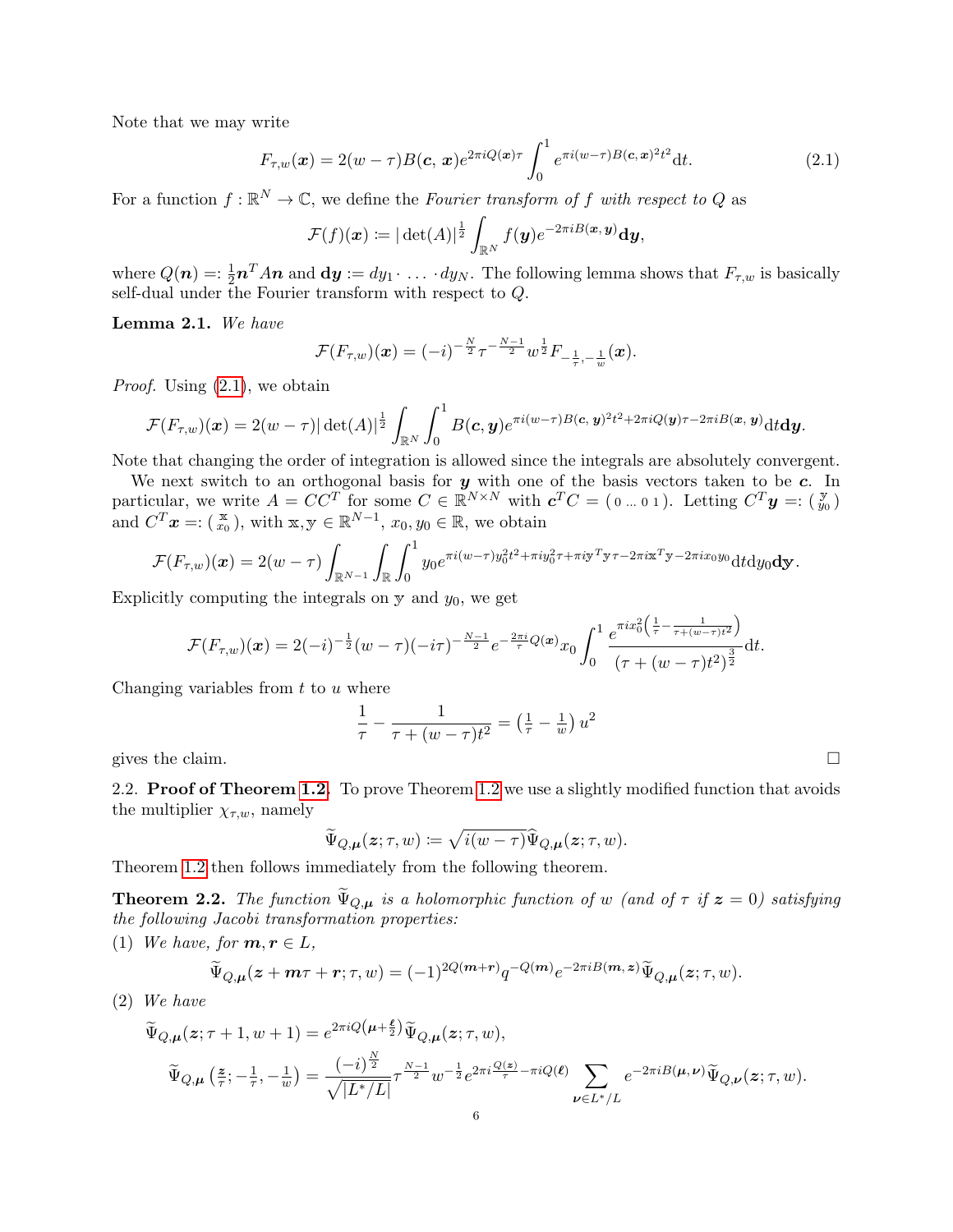*Proof.* We first prove that the series defining  $\widetilde{\Psi}_{Q,\mu}$  converges to a holomorphic function of w. Each summand is holomorphic in w (and in  $\tau$  if  $z = 0$ ) by [\(2.1\)](#page-5-0), so we prove holomorphicity of the resulting series by showing that it is absolutely and uniformly convergent on compact subsets of  $\mathbb{C}^N \times \mathbb{H} \times \mathbb{H}$ . This follows by bounding (with  $w_2 \coloneqq \text{Im}(w)$ )

$$
\left| q^{Q(n)} e^{2\pi i B\left(n, z+\frac{\ell}{2}\right)} \right| = e^{-2\pi Q(n)\tau_2 - 2\pi B(n, \operatorname{Im}(z))} = e^{-2\pi Q\left(n + \frac{\operatorname{Im}(z)}{\tau_2}\right)\tau_2 + \frac{2\pi}{\tau_2}Q(\operatorname{Im}(z))},
$$

and, using [\(2.1\)](#page-5-0), we obtain

$$
\left| \sqrt{i(w-\tau)} \text{erf}\left(-i\sqrt{\pi i(w-\tau)}B\left(\mathbf{c}, \mathbf{n}+\frac{\text{Im}(\mathbf{z})}{\tau_2}\right)\right) \right|
$$
\n
$$
\leq 2|w-\tau| \left|B\left(\mathbf{c}, \mathbf{n}+\frac{\text{Im}(\mathbf{z})}{\tau_2}\right)\right| \begin{cases} 1 & \text{if } w_2 > \tau_2, \\ e^{-\pi(w_2-\tau_2)B\left(\mathbf{c}, \mathbf{n}+\frac{\text{Im}(\mathbf{z})}{\tau_2}\right)^2} & \text{if } w_2 \leq \tau_2. \end{cases}
$$

(1) The claim follows directly by changing variables  $n \mapsto n - m$ .

(2) The first modular transformation follows immediately.

To prove the second modular transformation, we write

$$
\widetilde{\Psi}_{Q,\mu}(z;\tau,w) = e^{-2\pi i \frac{Q(\mathrm{Im}(z))}{\tau_2^2}\tau} \sum_{\mathbf{n}\in\mu+\frac{\ell}{2}+L} F_{\tau,w}\left(\mathbf{n}+\frac{\mathrm{Im}(z)}{\tau_2}\right) e^{2\pi i B\left(\mathbf{n},-\frac{\mathrm{Im}(z\overline{\tau})}{\tau_2}+\frac{\ell}{2}\right)}.
$$

We then compute

$$
\begin{split} \widetilde{\Psi}_{Q,\mu}\left(\frac{z}{\tau};-\frac{1}{\tau},-\frac{1}{w}\right)\\ & = e^{\frac{2\pi i}{\tau}\frac{Q(\text{Im}(z\overline{\tau}))}{\tau_2^2}+2\pi iB\left(\mu+\frac{\ell}{2},\frac{\text{Im}(z)}{\tau_2}+\frac{\ell}{2}\right)}\sum_{r\in L}F_{-\frac{1}{\tau},-\frac{1}{w}}\left(r+\mu+\frac{\ell}{2}+\frac{\text{Im}(z\overline{\tau})}{\tau_2}\right)e^{2\pi iB\left(r,\frac{\text{Im}(z)}{\tau_2}+\frac{\ell}{2}\right)}. \end{split}
$$

We conclude from Lemma [2.1](#page-5-1) and the general fact that  $\mathcal{F}(\mathcal{F}(f))(x) = f(-x)$  that we have

<span id="page-6-0"></span>
$$
F_{\tau,w}(-x) = (-i)^{-\frac{N}{2}} \tau^{-\frac{N-1}{2}} w^{\frac{1}{2}} \mathcal{F}\left(F_{-\frac{1}{\tau},-\frac{1}{w}}\right)(x).
$$
 (2.2)

Moreover we use that if  $g(x) = h(x+a)e^{2\pi i B(b,x)}$ , then we have  $\mathcal{F}(g)(y) = \mathcal{F}(h)(y-b)e^{2\pi i B(a,y-b)}$ . Using Poisson summation with equation [\(2.2\)](#page-6-0) gives

$$
\widetilde{\Psi}_{Q,\mu}\left(\frac{\mathbf{z}}{\tau};-\frac{1}{\tau},-\frac{1}{w}\right) = \frac{\left(-i\right)^{\frac{N}{2}} \tau^{\frac{N-1}{2}} w^{-\frac{1}{2}}}{\sqrt{|L^*/L|}} e^{\frac{2\pi i}{\tau} \frac{Q(\text{Im}\left(\mathbf{z}\overline{\tau}\right))}{\tau_2^2} + 2\pi i B\left(\mu + \frac{\ell}{2},\frac{\text{Im}\left(\mathbf{z}\right)}{\tau_2} + \frac{\ell}{2}\right)} \times \sum_{\mathbf{r} \in L^*} F_{\tau,w}\left(-\mathbf{r} + \frac{\text{Im}\left(\mathbf{z}\right)}{\tau_2} + \frac{\ell}{2}\right) e^{2\pi i B\left(\mathbf{r} - \frac{\text{Im}\left(\mathbf{z}\right)}{\tau_2} - \frac{\ell}{2}, \mu + \frac{\ell}{2} + \frac{\text{Im}\left(\mathbf{z}\overline{\tau}\right)}{\tau_2}\right)}.
$$

Changing  $r \mapsto -r$  and writing the sum over  $L^*$  as  $\sum_{r \in L^*} f(r) = \sum_{\nu \in L^*/L} \sum_{r \in L} f(r + \nu)$  we get that the sum on  $r$  equals

$$
\sum_{\nu\in L^*/L}\sum_{\mathbf{r}\in L}F_{\tau,w}\left(\mathbf{r}+\nu+\tfrac{\mathrm{Im}(z)}{\tau_2}+\tfrac{\ell}{2}\right)e^{-2\pi iB\left(\mathbf{r}+\nu+\tfrac{\mathrm{Im}(z)}{\tau_2}+\tfrac{\ell}{2},\,\mu+\tfrac{\ell}{2}+\tfrac{\mathrm{Im}(z\overline{\tau})}{\tau_2}\right)}.
$$

The claim then follows by some simplification.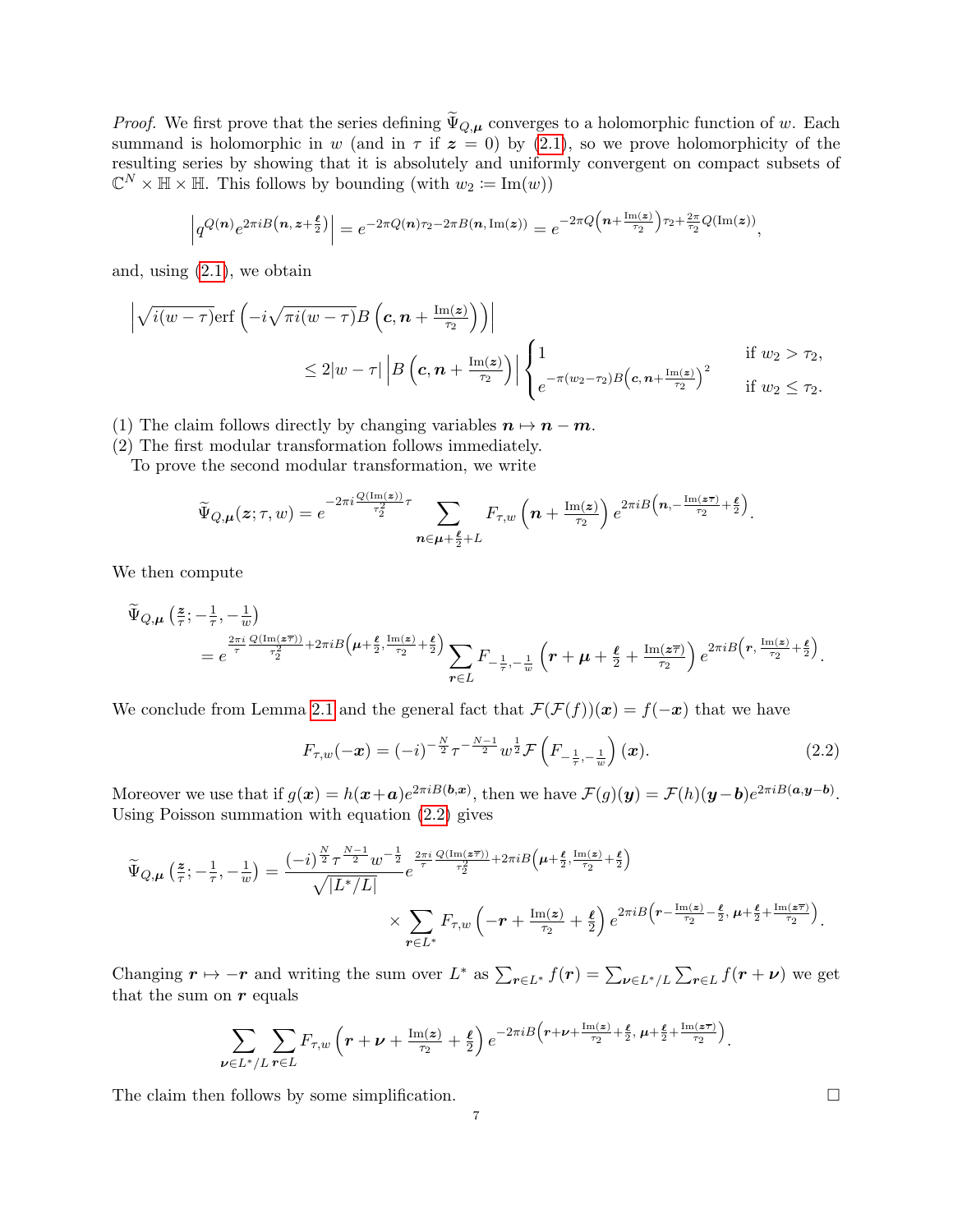2.3. Proof of Theorem [1.1.](#page-2-0) To state a more precise version of Theorem [1.1,](#page-2-0) we let for  $M \coloneqq \left( \begin{smallmatrix} a & b \\ c & d \end{smallmatrix} \right) \in \text{SL}_2(\mathbb{Z})$ 

$$
\chi_{\tau,w}(M) \coloneqq \sqrt{\tfrac{i(w-\tau)}{(c\tau+d)(cw+d)}} \tfrac{\sqrt{c\tau+d}\sqrt{cw+d}}{\sqrt{i(w-\tau)}}.
$$

<span id="page-7-0"></span>**Theorem 2.3.** We have for  $M = \begin{pmatrix} a & b \\ c & d \end{pmatrix} \in SL_2(\mathbb{Z})$  and  $m, r \in \mathbb{Z}$ 

$$
\widehat{\psi}\left(\frac{z}{c\tau+d};\frac{a\tau+b}{c\tau+d},\frac{aw+b}{cw+d}\right) = \chi_{\tau,w}(M)\,\nu_{\eta}(M)^3(c\tau+d)^{\frac{1}{2}}e^{\frac{\pi icz^2}{c\tau+d}}\widehat{\psi}(z;\tau,w),
$$
  

$$
\widehat{\psi}(z+m\tau+r;\tau,w) = (-1)^{m+r}q^{-\frac{m^2}{2}}\zeta^{-m}\widehat{\psi}(z;\tau,w).
$$

*Proof.* The claim follows from Theorem [1.2](#page-2-1) with  $L = \mathbb{Z}$ ,  $Q(n) = \frac{n^2}{2}$  $\frac{a^2}{2}$ ,  $\ell = 1$ ,  $c = 1$ , and  $\mu = 0$ .  $\Box$ 

### 3. Proof of Theorem [1.3](#page-4-2) and Corollary [1.4](#page-4-1)

<span id="page-7-1"></span>In this section we prove a Rademacher-type exact formula for unimodal sequences. For this purpose, in Section [3.1](#page-7-2) we derive an obstruction to modularity equation for the false theta function  $\psi(\tau)$  in terms of an Eichler-type integral. Then in Section [3.2](#page-8-0) we cast this integral into a Mordelltype form where the  $\tau$ -dependence of the integrand is only through an exponential term. This allows us to identify the growing pieces of the obstruction to modularity near the rationals and define a "principal part" for this term. We bound the remaining "non-principal" parts in Section [3.3](#page-10-0) and finish in Section [3.4](#page-13-0) by applying the Circle Method.

### <span id="page-7-2"></span>3.1. Eichler integrals and modular transformations. Define for  $\varrho \in \mathbb{Q}$

$$
f(\tau) \coloneqq -\frac{i}{2} \frac{\psi(\tau)}{\eta(\tau)^2}, \qquad g(\tau) \coloneqq \frac{1}{\eta(\tau)^2}, \quad \text{and} \quad \mathcal{E}_\varrho(\tau) \coloneqq \int_\varrho^{\tau + i\infty + \varepsilon} \frac{\eta(\mathfrak{z})^3}{\sqrt{i(\mathfrak{z} - \tau)}} \mathrm{d} \mathfrak{z},
$$

where the integration path avoids the branch-cut. To apply the Circle Method we first determine the "false" modular behavior of  $f$ .

<span id="page-7-4"></span>**Lemma 3.1.** We have, for  $M = \begin{pmatrix} a & b \\ c & d \end{pmatrix} \in SL_2(\mathbb{Z})$  with  $c > 0$ ,

$$
f(\tau) = e^{\frac{\pi i}{4}} \nu_{\eta}(M)^{-1} \sqrt{-i(c\tau + d)} \left( f\left(\frac{a\tau + b}{c\tau + d}\right) - \frac{1}{2} g\left(\frac{a\tau + b}{c\tau + d}\right) \mathcal{E}_{\frac{a}{c}}\left(\frac{a\tau + b}{c\tau + d}\right) \right).
$$

*Proof.* Plugging  $z = 0$  into [\(1.2\)](#page-2-2) gives

$$
\widehat{\psi}(\tau, w) = i \sum_{n \in \mathbb{Z}} \operatorname{erf} \left( -i \sqrt{\pi i (w - \tau)} \left( n + \frac{1}{2} \right) \right) (-1)^n q^{\frac{1}{2} \left( n + \frac{1}{2} \right)^2},
$$

where  $\widehat{\psi}(\tau,w) \coloneqq \widehat{\psi}(0;\tau,w)$ . Using that  $\mathrm{erf}'(x) = \frac{2}{\sqrt{x}}$  $\frac{h}{\pi}e^{-x^2}$ , we obtain, away from the branch cut

$$
\frac{\partial}{\partial w}\widehat{\psi}(\tau,w) = \frac{i}{\sqrt{i(w-\tau)}} \sum_{n \in \mathbb{Z}} (-1)^n \left(n + \frac{1}{2}\right) e^{\pi i \left(n + \frac{1}{2}\right)^2 w} = \frac{i}{\sqrt{i(w-\tau)}} \eta(w)^3.
$$

Using  $(1.3)$ , we have

<span id="page-7-3"></span>
$$
\widehat{\psi}(\tau, w) = \psi(\tau) - i \int_{w}^{\tau + i\infty + \varepsilon} \frac{\eta(\mathfrak{z})^3}{\sqrt{i(\mathfrak{z} - \tau)}} d\mathfrak{z},\tag{3.1}
$$

with an integration path that avoids the branch-cut.

Our next goal is to determine the term preventing  $\psi(\tau)$  from being a modular form. For this set  $z = 0$  in Theorem [2.3](#page-7-0) to obtain

$$
\widehat{\psi}\left(\frac{a\tau+b}{c\tau+d}, \frac{aw+b}{cw+d}\right) = \chi_{\tau,w}(M)\nu_{\eta}(M)^{3}(c\tau+d)^{\frac{1}{2}}\widehat{\psi}(\tau,w).
$$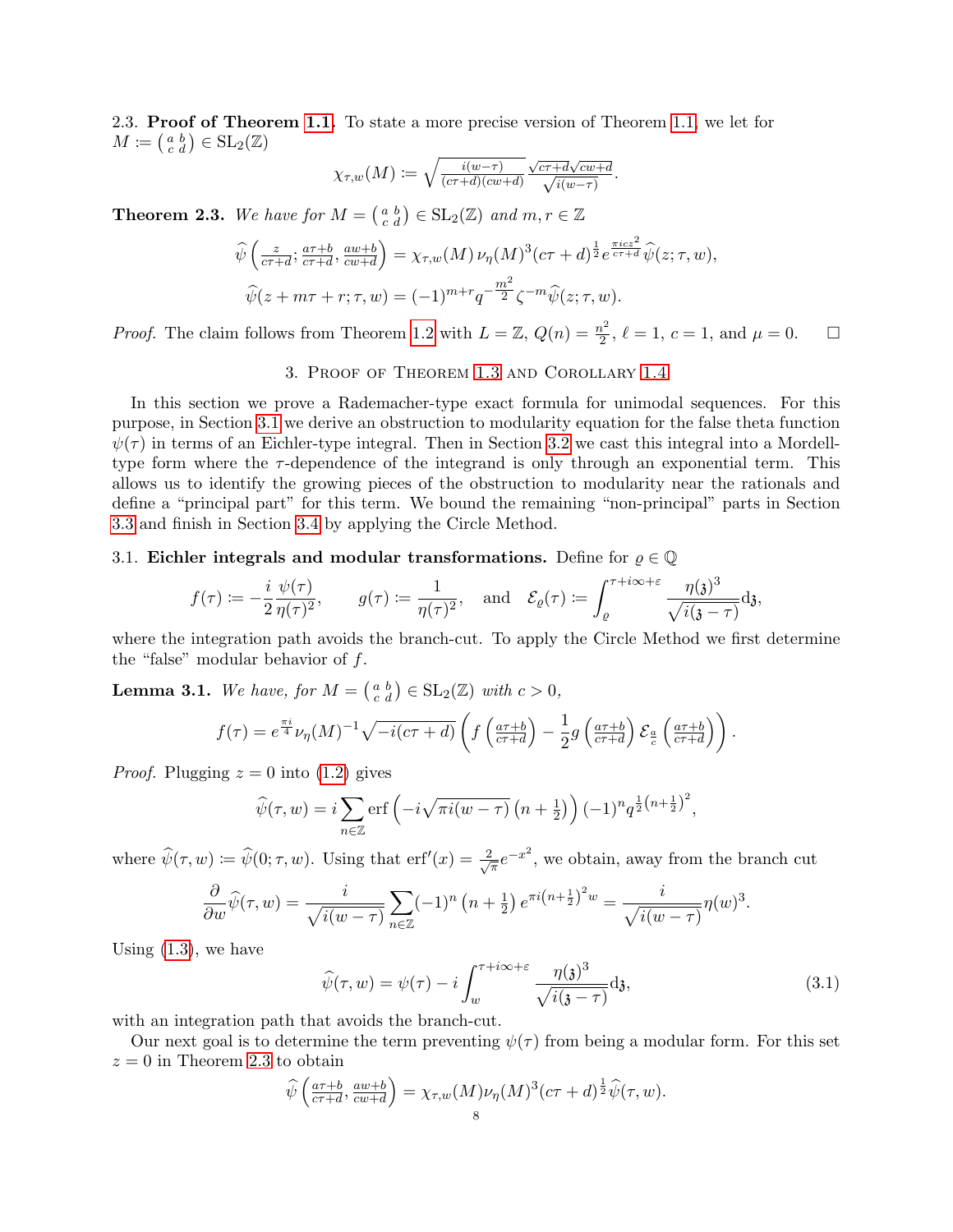Plugging [\(3.1\)](#page-7-3) into this directly implies that

$$
\psi(\tau) - \chi_{\tau,w}(M)\nu_{\eta}(M)^{-3}(c\tau+d)^{-\frac{1}{2}}\psi\left(\frac{a\tau+b}{c\tau+d}\right)
$$
  
=  $i\int_{w}^{\tau+i\infty+\varepsilon} \frac{\eta(\mathfrak{z})^{3}}{\sqrt{i(\mathfrak{z}-\tau)}} d\mathfrak{z} - i\chi_{\tau,w}(M)\nu_{\eta}(M)^{-3}(c\tau+d)^{-\frac{1}{2}}\int_{\frac{a\psi+b}{c\psi+d}}^{\frac{a\tau+b}{c\tau+d}+i\infty+\varepsilon} \frac{\eta(\mathfrak{z})^{3}}{\sqrt{i(\mathfrak{z}-\frac{a\tau+b}{c\tau+d})}}d\mathfrak{z}.$ 

Now we take  $w \to \tau + i\infty + \varepsilon$  in this equation and assume that  $c > 0$ . Noting that

$$
\lim_{w \to \tau + i\infty + \varepsilon} \chi_{\tau,w}(M) = 1,
$$

we get

$$
\psi(\tau) - \nu_{\eta}(M)^{-3}(c\tau + d)^{-\frac{1}{2}}\psi\left(\frac{a\tau + b}{c\tau + d}\right) = -i\nu_{\eta}(M)^{-3}(c\tau + d)^{-\frac{1}{2}}\int_{\frac{a}{c}}^{\frac{a\tau + b}{c\tau + d} + i\infty + \varepsilon} \frac{\eta(\mathfrak{z})^3}{\sqrt{i\left(\mathfrak{z} - \frac{a\tau + b}{c\tau + d}\right)}}\mathrm{d}\mathfrak{z}.
$$

The claim then follows using the transformation law,

$$
\eta\left(\frac{a\tau+b}{c\tau+d}\right) = \nu_{\eta}(M)\left(c\tau+d\right)^{\frac{1}{2}}\eta(\tau). \tag{3.2}
$$

<span id="page-8-0"></span>3.2. The obstruction to modularity term as a Mordell-type integral. In this section we rewrite the error integrals occurring in Lemma [3.3](#page-10-1) as Mordell-type integrals.

<span id="page-8-3"></span>**Lemma 3.2.** We have, for  $\varrho \in \mathbb{Q}$  and  $V \in \mathbb{C}$  with  $\text{Re}(V) > 0$ ,

$$
\mathcal{E}_{\varrho}(\varrho+iV) = -\frac{i}{\pi} \sum_{n \in \mathbb{Z}} (-1)^n e^{\pi i \left(n + \frac{1}{2}\right)^2 \varrho} \lim_{\varepsilon \to 0^+} \int_{-\infty}^{\infty} \frac{e^{-\pi V x^2}}{x - \left(n + \frac{1}{2}\right)(1 + i\varepsilon)} dx.
$$

Proof. We write

$$
\mathcal{E}_{\varrho}(\varrho + iV) = i \int_{-V}^{\infty - i\varepsilon} \frac{\eta(\varrho + i(\mathfrak{z} + V))^3}{\sqrt{-\mathfrak{z}}} \mathrm{d}\mathfrak{z},
$$

<span id="page-8-1"></span>where the path of integration should avoid the branch-cut as in Figure [1.](#page-8-1)



FIGURE 1. Integration path and the branch-cut on the 3-plane.

Plugging in the Fourier expansion of  $\eta$ , we obtain

<span id="page-8-2"></span>
$$
\mathcal{E}_{\varrho}(\varrho + iV) = i \int_{-V}^{\infty - i\varepsilon} \sum_{n \in \mathbb{Z}} (-1)^n (n + \frac{1}{2}) \frac{e^{-\pi (n + \frac{1}{2})^2 (3+V) + \pi i (n + \frac{1}{2})^2 \varrho}}{\sqrt{-3}} d\mathfrak{z}.
$$
 (3.3)

Recall that the exponential decay of  $\eta (\varrho + i(\varrho + V))^3$  as  $\varrho \to -V$  and  $\varrho \to \infty$  ensures that the integral is absolutely convergent. In the series expansion in [\(3.3\)](#page-8-2), the individual summands are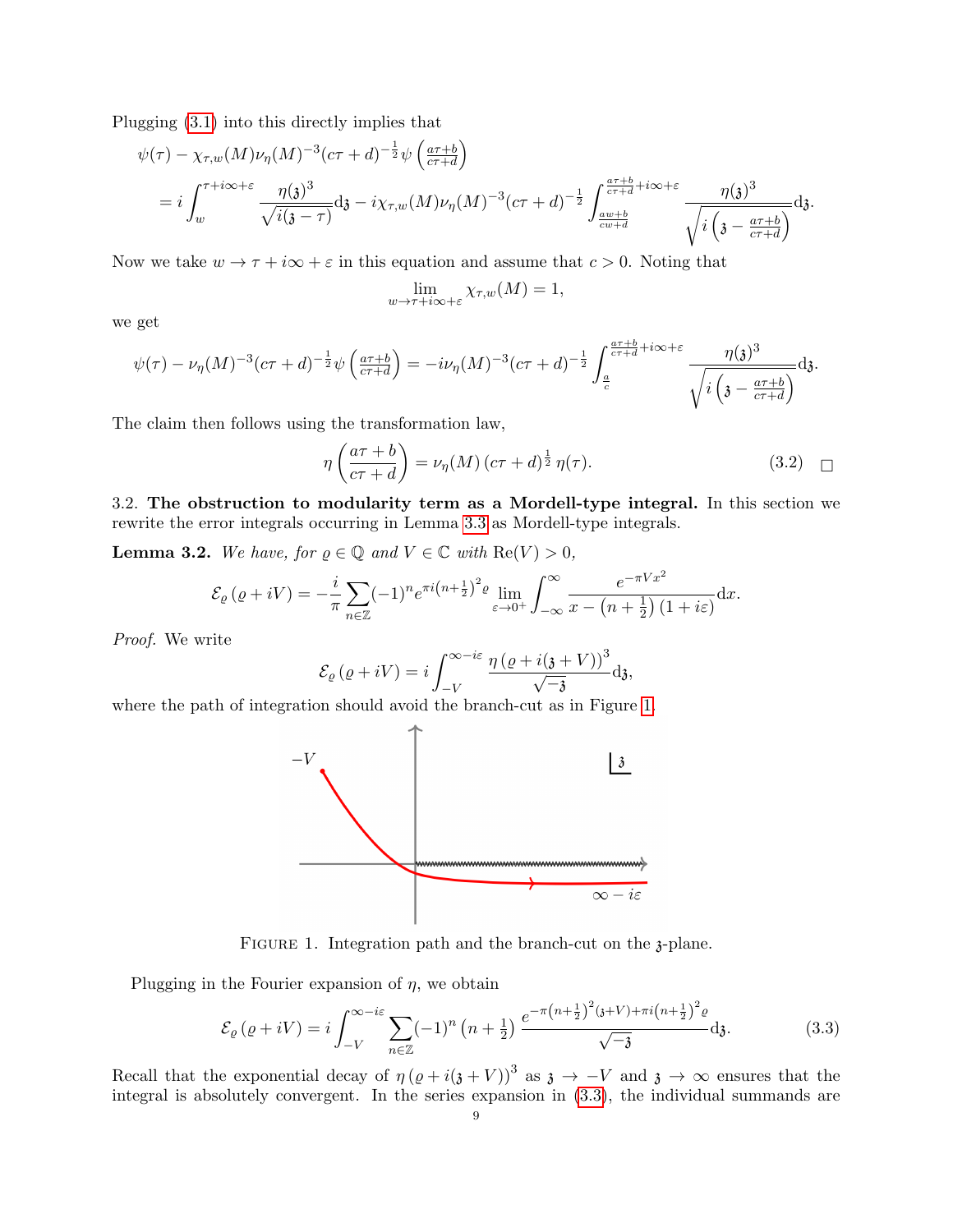exponentially decaying as  $\lambda \to \infty$  but we lose that property as  $\lambda \to -V$ . To be able to interchange the integral and the sum, we rewrite

$$
\mathcal{E}_{\varrho}(\varrho+iV)=i\lim_{\delta\to 0^+}\int_{-V+\delta}^{\infty-i\varepsilon}\sum_{n\in\mathbb{Z}}(-1)^n\left(n+\frac{1}{2}\right)\frac{e^{-\pi\left(n+\frac{1}{2}\right)^2\left(\mathfrak{z}+V\right)+\pi i\left(n+\frac{1}{2}\right)^2\varrho}}{\sqrt{-\mathfrak{z}}}\mathrm{d}\mathfrak{z}.
$$

We now have absolute convergence (as is clear from the explicit evaluation of the integrals below) and can exchange the sum and the integral to obtain

<span id="page-9-0"></span>
$$
\mathcal{E}_{\varrho}(\varrho + iV) = i \lim_{\delta \to 0^{+}} \sum_{n \in \mathbb{Z}} (-1)^{n} \left( n + \frac{1}{2} \right) e^{\pi i \left( n + \frac{1}{2} \right)^{2} \varrho - \pi \left( n + \frac{1}{2} \right)^{2} V} \int_{-V + \delta}^{\infty - i\varepsilon} \frac{e^{-\pi \left( n + \frac{1}{2} \right)^{2} \mathfrak{z}}}{\sqrt{-\mathfrak{z}}} \mathrm{d} \mathfrak{z}.
$$
 (3.4)

To evaluate the integral we rewrite it as

$$
\int_{-V+\delta}^{\infty-i\varepsilon} \frac{e^{-\pi (n+\frac{1}{2})^2 \mathfrak{z}}}{\sqrt{-\mathfrak{z}}} \mathrm{d} \mathfrak{z} = \int_0^{\infty-i\varepsilon} \frac{e^{-\pi (n+\frac{1}{2})^2 \mathfrak{z}}}{\sqrt{-\mathfrak{z}}} \mathrm{d} \mathfrak{z} + \int_{-V+\delta}^0 \frac{e^{-\pi (n+\frac{1}{2})^2 \mathfrak{z}}}{\sqrt{-\mathfrak{z}}} \mathrm{d} \mathfrak{z}
$$
  
= 
$$
-\frac{i}{n+\frac{1}{2}} \left( \mathrm{sgn} \left( n+\frac{1}{2} \right) + \mathrm{erf} \left( i \left( n+\frac{1}{2} \right) \sqrt{\pi (V-\delta)} \right) \right).
$$

Plugging this into [\(3.4\)](#page-9-0), we obtain

$$
\mathcal{E}_{\varrho}(\varrho + iV)
$$
\n
$$
= \lim_{\delta \to 0^{+}} \sum_{n \in \mathbb{Z}} (-1)^{n} e^{\pi i \left(n + \frac{1}{2}\right)^{2} \varrho - \pi \left(n + \frac{1}{2}\right)^{2} V} \left(\text{sgn}\left(n + \frac{1}{2}\right) + \text{erf}\left(i\left(n + \frac{1}{2}\right)\sqrt{\pi(V - \delta)}\right)\right). \tag{3.5}
$$

Using that  $\text{erf}(iz) = \frac{2i}{\sqrt{3}}$  $\frac{i}{\pi} \int_0^z e^{t^2} dt$ , yields the asymptotic behavior

<span id="page-9-2"></span>
$$
\operatorname{erf}(iz) = \frac{ie^{z^2}}{\sqrt{\pi}z} \left(1 + O\left(|z|^{-2}\right)\right),
$$

if  $|\text{Arg}(\pm z)| < \frac{\pi}{4}$  $\frac{\pi}{4}$  as  $|z| \to \infty$ . Therefore, we need to carefully take  $\delta \to 0^+$  as the expression at  $\delta = 0$  is not absolutely convergent. Separating this main term of the error function as

<span id="page-9-1"></span>
$$
\left(\text{erf}\left(i\left(n+\frac{1}{2}\right)\sqrt{\pi(V-\delta)}\right)-\frac{ie^{\pi\left(n+\frac{1}{2}\right)^2(V-\delta)}}{\pi\left(n+\frac{1}{2}\right)\sqrt{V-\delta}}\right)+\frac{ie^{\pi\left(n+\frac{1}{2}\right)^2(V-\delta)}}{\pi\left(n+\frac{1}{2}\right)\sqrt{V-\delta}},\tag{3.6}
$$

we find that everything except for the contribution from this last term is absolutely and uniformly convergent on compact subsets of  $\text{Re}(V) > 0$  and  $0 \le \delta \le \delta_0$  for sufficiently small  $\delta_0$ . That means we can plug in  $\delta = 0$  for these terms to take the limit.

Thus we focus on the last term in [\(3.6\)](#page-9-1) whose contribution to  $\mathcal{E}_{\varrho}(\varrho+iV)$  is

$$
\lim_{\delta \to 0^+} \frac{i}{\pi\sqrt{V-\delta}} \sum_{n \in \mathbb{Z}} \frac{(-1)^n e^{\pi i (n+\frac{1}{2})^2 \varrho}}{n+\frac{1}{2}} e^{-\pi (n+\frac{1}{2})^2 \delta}.
$$

The series is absolutely convergent for any  $\delta > 0$ . If the corresponding series is also convergent for  $\delta = 0$ , then by Abel's Theorem (viewing it as a power series in  $e^{-\pi\delta}$ ), the limit as  $\delta \to 0^+$  is simply the value at  $\delta = 0$ . To prove convergence at  $\delta = 0$ , let  $\rho = \frac{h}{k}$  with  $gcd(h, k) = 1$  and  $k > 0$  and consider for  $\nu_1, \nu_2 \in \mathbb{N}$  the following sum

$$
\sum_{-\nu_1\leq n\leq \nu_2}\frac{(-1)^ne^{\pi i\left(n+\frac{1}{2}\right)^2\frac{h}{k}}}{n+\frac{1}{2}}=\frac{k}{2}\sum_{-\nu_1\leq n\leq \nu_2}\frac{(-1)^ne^{\pi i\left(n+\frac{1}{2}\right)^2\frac{h}{k}}}{\left(n+\frac{1}{2}\right)\left(n+k+\frac{1}{2}\right)}+O\left(\frac{k}{\nu_1}+\frac{k}{\nu_2}\right).
$$

The sum on the right-hand side is absolutely convergent as  $\nu_1, \nu_2 \to \infty$ .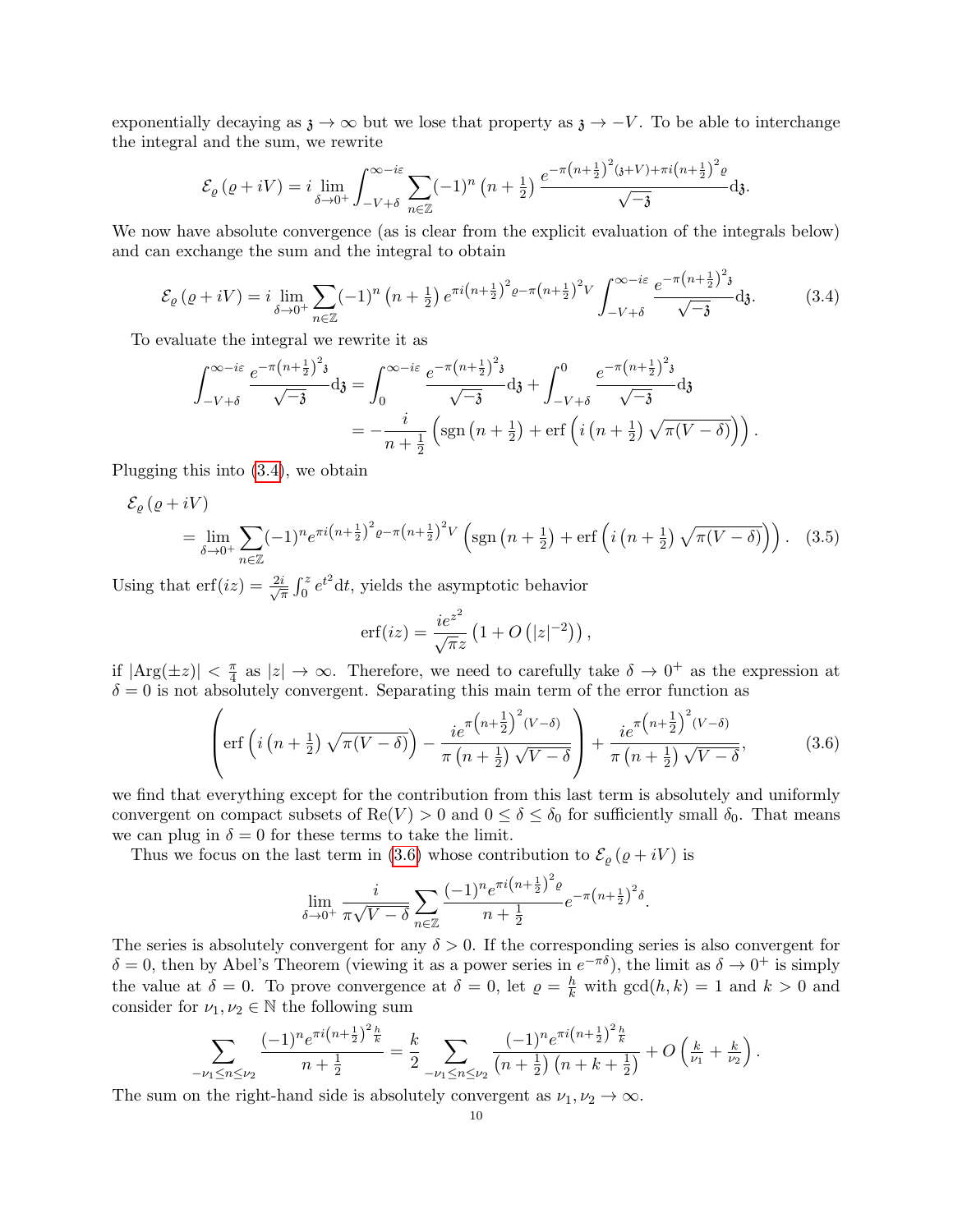We can now set  $\delta = 0$  in [\(3.5\)](#page-9-2) and hence obtain

<span id="page-10-3"></span>
$$
\mathcal{E}_{\varrho}(\varrho+iV) = \sum_{n\in\mathbb{Z}} (-1)^n e^{\pi i \left(n+\frac{1}{2}\right)^2 \varrho - \pi \left(n+\frac{1}{2}\right)^2 V} \left(\text{sgn}\left(n+\frac{1}{2}\right) + \text{erf}\left(i\left(n+\frac{1}{2}\right)\sqrt{\pi V}\right)\right). \tag{3.7}
$$

Next we use the following identity, which is valid for  $s \in \mathbb{R} \setminus \{0\}$  and  $\text{Re}(V) > 0$ ,

<span id="page-10-2"></span>
$$
e^{-\pi s^2 V} \left( \text{sgn}(s) + \text{erf}\left( i s \sqrt{\pi V} \right) \right) = -\frac{i}{\pi} \lim_{\varepsilon \to 0^+} \int_{-\infty}^{\infty} \frac{e^{-\pi V x^2}}{x - s(1 + i\varepsilon)} \, \mathrm{d}x. \tag{3.8}
$$

Plugging  $(3.8)$  into  $(3.7)$  gives the claim.

<span id="page-10-0"></span>3.3. Bounds on the Mordell-type integrals. Let  $\rho = \frac{h'}{k}$  where  $h', k$  are integers satisfying  $gcd(h', k) = 1$  and  $k > 0$ . Given a real number d with  $0 \leq d < \frac{1}{8}$  we split the obstruction to modularity from Lemma [3.1](#page-7-4) (as rewritten in Lemma [3.2\)](#page-8-3) as follows

$$
e^{2\pi d V}\mathcal{E}_{\frac{h'}{k}}\left(\frac{h'}{k}+iV\right)=\mathcal{E}_{\frac{h'}{k},d}^*\left(\frac{h'}{k}+iV\right)+\mathcal{E}_{\frac{h'}{k},d}^{\text{e}}\left(\frac{h'}{k}+iV\right),
$$

where

$$
\mathcal{E}_{\frac{h'}{k},d}^{*}\left(\frac{h'}{k}+iV\right) := -\frac{i}{\pi}e^{2\pi d V} \sum_{n\in\mathbb{Z}} (-1)^{n} e^{\pi i \left(n+\frac{1}{2}\right)^{2} \frac{h'}{k}} \lim_{\varepsilon\to 0^{+}} \int_{-\sqrt{2d}}^{\sqrt{2d}} \frac{e^{-\pi Vx^{2}}}{x-\left(n+\frac{1}{2}\right)\left(1+i\varepsilon\right)} dx, \qquad (3.9)
$$

$$
\mathcal{E}_{\frac{h'}{k},d}^{e}\left(\frac{h'}{k}+iV\right) := -\frac{i}{\pi}e^{2\pi d V} \sum_{n\in\mathbb{Z}} (-1)^{n} e^{\pi i \left(n+\frac{1}{2}\right)^{2} \frac{h'}{k}} \lim_{\varepsilon\to 0^{+}} \int_{\substack{|x|\geq \sqrt{2d} \\ |x|\geq \sqrt{2d}}} \frac{e^{-\pi Vx^{2}}}{x-\left(n+\frac{1}{2}\right)\left(1+i\varepsilon\right)} dx.
$$

In the following lemma, we bound  $\mathcal{E}^{\text{e}}_{\frac{h'}{k},d}(\frac{h'}{k}+iV)$ , by which we also prove its convergence and that of  $\mathcal{E}_{\frac{h'}{k},d}^{*}(\frac{h'}{k}+iV)$ , making the splitting of  $e^{2\pi dV}\mathcal{E}_{\frac{h'}{k}}(\frac{h'}{k}+iV)$  justified.

<span id="page-10-1"></span>**Lemma 3.3.** For  $0 \le d < \frac{1}{8}$ ,  $h', k \in \mathbb{Z}$ ,  $\gcd(h', k) = 1$ ,  $k > 0$ , and  $\text{Re}(V) \ge 1$  we have

<span id="page-10-4"></span>
$$
\mathcal{E}^{\mathsf{e}}_{\frac{h'}{k},d}\left(\frac{h'}{k}+iV\right) = O\left(\log(k)\right),\,
$$

where the bound is independent of  $h'$  and  $V$ .

Proof. We start by combining the integral over negative reals and positive reals to obtain

$$
\mathcal{E}^{e}_{\frac{h'}{k},d} \left( \frac{h'}{k} + iV \right) = -\frac{2i}{\pi} e^{2\pi dV} \sum_{n \in \mathbb{Z}} (-1)^n \left( n + \frac{1}{2} \right) e^{\pi i \left( n + \frac{1}{2} \right)^2 \frac{h'}{k}} \lim_{\varepsilon \to 0^+} \int_{\sqrt{2d}}^{\infty} \frac{e^{-\pi V x^2}}{x^2 - \left( n + \frac{1}{2} \right)^2 (1 + i\varepsilon)^2} dx
$$
  
= 
$$
-\frac{i}{\pi} \sum_{n \in \mathbb{Z}} (-1)^n \left( n + \frac{1}{2} \right) e^{\pi i \left( n + \frac{1}{2} \right)^2 \frac{h'}{k}} \lim_{\varepsilon \to 0^+} \int_0^{\infty} \frac{e^{-\pi Vu}}{\sqrt{u + 2d} \left( u + 2d - \left( n + \frac{1}{2} \right)^2 (1 + i\varepsilon)^2 \right)} du,
$$

changing variables  $u := x^2 - 2d$ . Now we write

$$
\frac{1}{u+2d-(n+\frac{1}{2})^2(1+i\varepsilon)^2} = \left(\frac{1}{u+2d-(n+\frac{1}{2})^2(1+i\varepsilon)^2} + \frac{1}{(n+\frac{1}{2})^2(1+i\varepsilon)^2}\right) - \frac{1}{(n+\frac{1}{2})^2(1+i\varepsilon)^2} = \frac{u+2d}{(n+\frac{1}{2})^2(1+i\varepsilon)^2(u+2d-(n+\frac{1}{2})^2(1+i\varepsilon)^2)} - \frac{1}{(n+\frac{1}{2})^2(1+i\varepsilon)^2},
$$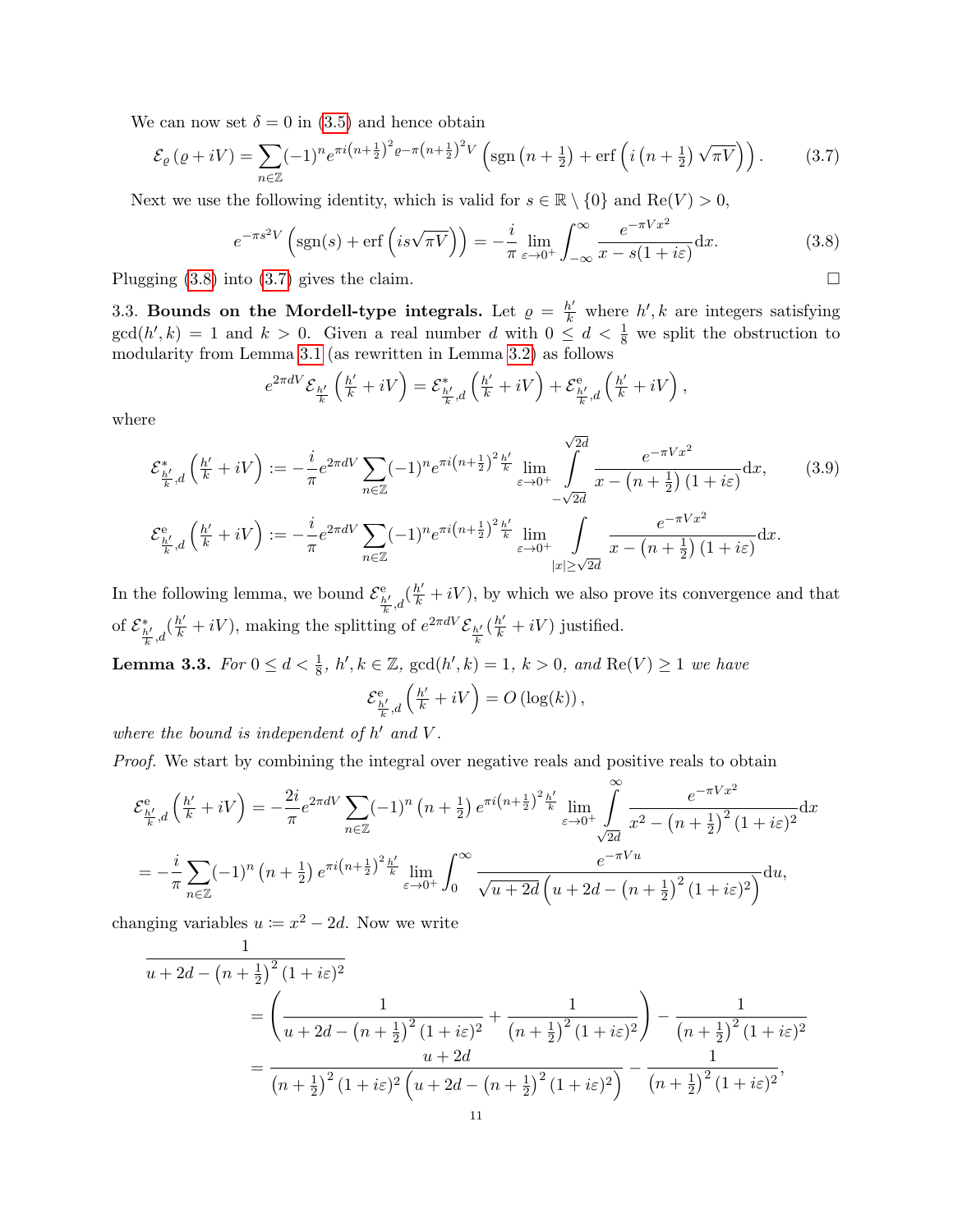and consider the contribution of each term, which we denote by  $\mathcal{E}^e_{\frac{h'}{k},d,1}(\frac{h'}{k}+iV)$  and  $\mathcal{E}^e_{\frac{h'}{k},d,2}(\frac{h'}{k}+iV)$ , separately. We start with  $\mathcal{E}^{\text{e}}_{\frac{h'}{k},d,1}(\frac{h'}{k}+iV)$  and write

$$
\mathcal{E}^{\mathsf{e}}_{\frac{h'}{k},d,1}\left(\frac{h'}{k}+iV\right) = -\frac{i}{\pi} \sum_{n \in \mathbb{Z}} \frac{(-1)^n e^{\pi i \left(n+\frac{1}{2}\right)^2 \frac{h'}{k}}}{n+\frac{1}{2}} \lim_{\varepsilon \to 0^+} \int_0^\infty \frac{e^{-\pi Vu} \sqrt{u+2d}}{u+2d-\left(n+\frac{1}{2}\right)^2 (1+i\varepsilon)^2} \mathrm{d}u.
$$

Note that because  $\text{Re}(V) \geq 1$  we have either  $\text{Re}(Ve^{\frac{\pi i}{4}}) \geq \frac{1}{4}$  $\frac{1}{2}$  or  $\text{Re}(Ve^{-\frac{\pi i}{4}}) \geq \frac{1}{\sqrt{4}}$  $\frac{1}{2}$ . Using Cauchy's Theorem we rotate the path of integration to  $e^{\frac{\pi i}{4}} \mathbb{R}^+$  if  $\text{Re}(Ve^{\frac{\pi i}{4}}) \geq \frac{1}{4}$  $\frac{1}{2}$  or to  $e^{-\frac{\pi i}{4}}\mathbb{R}^+$  if  $\text{Re}(Ve^{-\frac{\pi i}{4}}) \ge$  $\frac{1}{\sqrt{2}}$  $\frac{1}{2}$ , picking up residues from poles (which lie just above the real line) in the former case.

The contribution from the poles at  $-2d + (n + \frac{1}{2})$  $(\frac{1}{2})^2(1+i\varepsilon)^2$  sums to

$$
2\sum_{n\in\mathbb{Z}}(-1)^n\mathrm{sgn}\left(n+\frac{1}{2}\right)e^{\pi i\left(n+\frac{1}{2}\right)^2\frac{h'}{k}-\pi\left(\left(n+\frac{1}{2}\right)^2-2d\right)V}.
$$

Since  $d < \frac{1}{8}$  and  $\text{Re}(V) \geq 1$  we can bound the absolute value of this contribution against

$$
2\sum_{n\in\mathbb{Z}}e^{-\pi\left(\left(n+\frac{1}{2}\right)^2-2d\right)},
$$

which is a constant independent of  $k, h', V$  and thus the poles at most contribute  $O(1)$ .

We next bound the remaining part and distinguish whether Re( $Ve^{\frac{\pi i}{4}} \geq \frac{1}{4}$  $\frac{1}{2}$  or  $\text{Re}(Ve^{-\frac{\pi i}{4}}) \geq \frac{1}{\sqrt{2}}$  $\overline{2}$ . We first assume that  $\text{Re}(Ve^{\frac{\pi i}{4}}) \geq \frac{1}{4}$  $\frac{1}{2}$  in which case we rotate the path of integration to  $e^{\frac{\pi i}{4}}\mathbb{R}^+$ . Now, the poles are away from the path of integration and hence the integral is holomorphic in  $\varepsilon$ around zero, so we can set  $\varepsilon = 0$  to take the limit (also changing variables  $u \mapsto e^{\frac{\pi i}{4}}u$ ) to obtain

$$
\mathcal{I}_{\frac{h'}{k},d}\left(\frac{h'}{k}+iV\right)\coloneqq-\frac{i}{\pi}e^{\frac{\pi i}{4}}\sum_{n\in\mathbb{Z}}\frac{(-1)^ne^{\pi i\left(n+\frac{1}{2}\right)^2\frac{h'}{k}}}{n+\frac{1}{2}}\int_0^\infty\frac{e^{-\pi V\frac{1+i}{\sqrt{2}}u}\sqrt{u\frac{1+i}{\sqrt{2}}+2d}}{u\frac{1+i}{\sqrt{2}}+2d-\left(n+\frac{1}{2}\right)^2}{\rm d}u.
$$

Using the bounds

$$
\left| e^{-\pi V \frac{1+i}{\sqrt{2}} u} \right| \le e^{-\frac{\pi u}{\sqrt{2}}} \quad \text{and} \quad \frac{1}{\left| u \frac{1+i}{\sqrt{2}} + 2d - \left( n + \frac{1}{2} \right)^2 \right|} \le \frac{\sqrt{2}}{\left( n + \frac{1}{2} \right)^2 - 2d},
$$

yields

$$
\left|\mathcal{I}_{\frac{h'}{k},d}\left(\frac{h'}{k}+iV\right)\right|\leq \frac{\sqrt{2}}{\pi}\sum_{n\in\mathbb{Z}}\frac{1}{\left|n+\frac{1}{2}\right|\left(\left(n+\frac{1}{2}\right)^2-2d\right)}\int_0^\infty e^{-\frac{\pi u}{\sqrt{2}}}\left|u\frac{1+i}{\sqrt{2}}+2d\right|^{\frac{1}{2}}\text{d}u\ll 1,
$$

with the upper bound independent of  $k, h', V$ .

If Re( $Ve^{-\frac{\pi i}{4}}$ )  $\geq \frac{1}{4}$  $\frac{1}{2}$ , exactly the same argument with the path of integration rotated to  $e^{-\frac{\pi i}{4}}\mathbb{R}^+$ shows all in all we have

$$
\mathcal{E}^{\mathrm{e}}_{\frac{h'}{k},d,1}\left(\tfrac{h'}{k}+iV\right) = O(1),
$$

with the upper bound independent of  $k, h', V$ .

Next, we investigate  $\mathcal{E}^e_{\frac{h'}{k},d,2}(\frac{h'}{k}+iV)$ , for which we take  $\varepsilon \to 0^+$  to obtain

$$
\mathcal{E}^{\mathsf{e}}_{\frac{h'}{k},d,2}\left(\frac{h'}{k}+iV\right) = \frac{i}{\pi} \sum_{n \in \mathbb{Z}} \frac{(-1)^n e^{\pi i \left(n+\frac{1}{2}\right)^2 \frac{h'}{k}}}{n+\frac{1}{2}} \int_0^\infty \frac{e^{-\pi Vu}}{\sqrt{u+2d}} \mathrm{d}u.
$$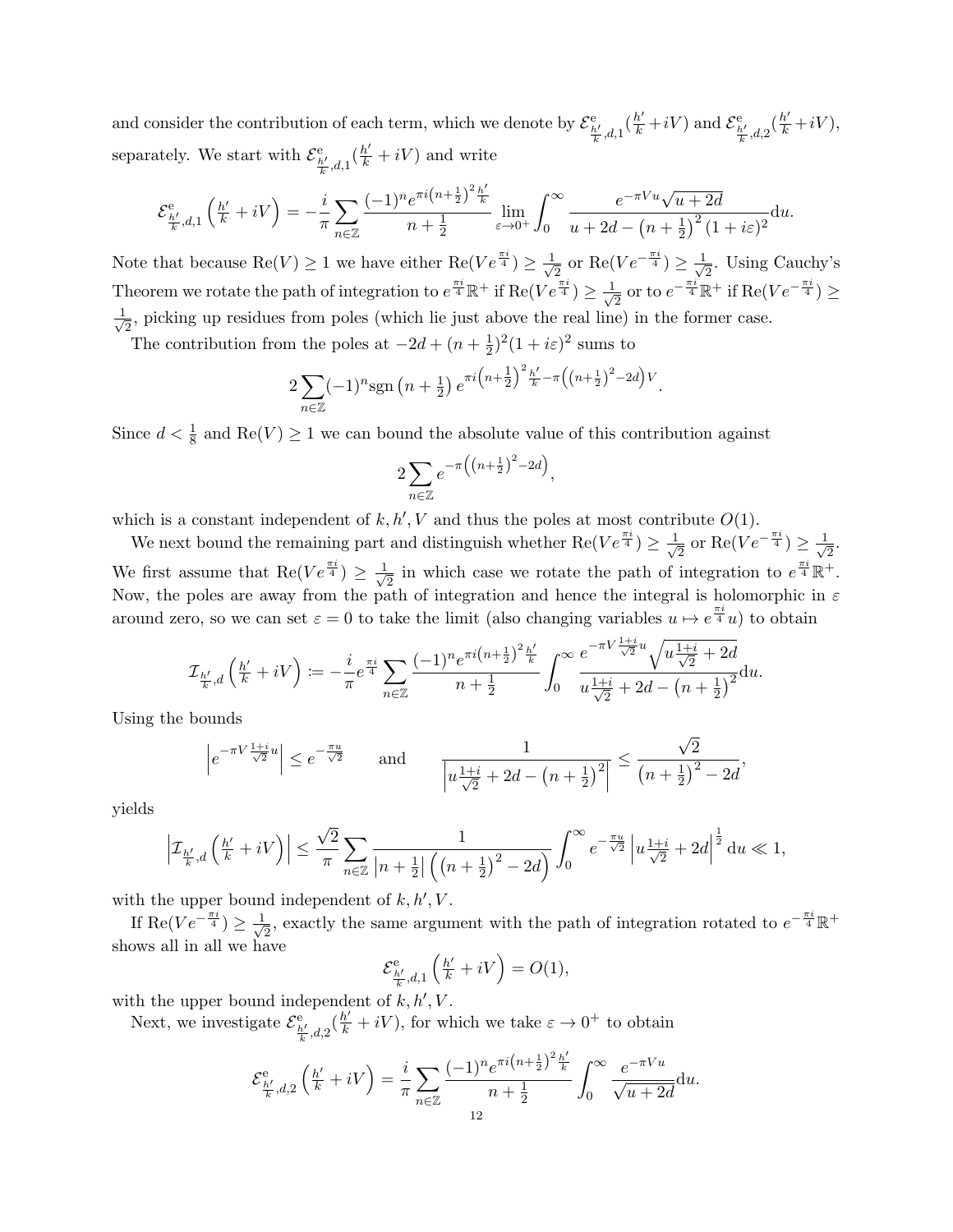We estimate

$$
\left| \int_0^\infty \frac{e^{-\pi Vu}}{\sqrt{u+2d}} \mathrm{d}u \right| \le \int_0^\infty \frac{e^{-\pi u}}{\sqrt{u+2d}} \mathrm{d}u \ll 1.
$$

So we only need to bound the series in  $n$ . We start by writing

$$
\mathcal{I}_{h',k} := \sum_{n \in \mathbb{Z}} \frac{(-1)^n e^{\pi i (n + \frac{1}{2})^2 \frac{h'}{k}}}{n + \frac{1}{2}} = \lim_{N \to \infty} \sum_{m = -N}^N \sum_{r \pmod{2k}} \frac{(-1)^r e^{\pi i (r + \frac{1}{2})^2 \frac{h'}{k}}}{2km + r + \frac{1}{2}},
$$

where we note that for  $n = 2km + r$  with  $m, r \in \mathbb{Z}$  we have

$$
(-1)^n e^{\pi i \left(n + \frac{1}{2}\right)^2 \frac{h'}{k}} = (-1)^r e^{\pi i \left(r + \frac{1}{2}\right)^2 \frac{h'}{k}}.
$$

Moving the finite sum outside (which we can because the resulting series in  $m$  converges) gives

$$
\mathcal{I}_{h',k} = \frac{1}{2k} \sum_{r \pmod{2k}} (-1)^r e^{\pi i (r + \frac{1}{2})^2 \frac{h'}{k}} \lim_{N \to \infty} \sum_{m=-N}^N \frac{1}{m + \frac{r + \frac{1}{2}}{2k}}.
$$

Now, we use the identity

<span id="page-12-0"></span>
$$
\pi \cot(\pi x) = \lim_{N \to \infty} \sum_{n=-N}^{N} \frac{1}{x+n},\tag{3.10}
$$

to get

$$
\mathcal{I}_{h',k} = \frac{\pi}{2k} \sum_{r \pmod{2k}} (-1)^r e^{\pi i (r + \frac{1}{2})^2 \frac{h'}{k}} \cot \left( \frac{\pi}{2k} \left( r + \frac{1}{2} \right) \right).
$$

Noting that for  $0 < x < 1$  we have  $|\cot(\pi x)| \ll \frac{1}{x} + \frac{1}{1-x}$ , we obtain

$$
\mathcal{I}_{h',k} \ll \frac{1}{k} \sum_{r=0}^{2k-1} \frac{2k}{r+\frac{1}{2}} = O\left(\log(k)\right).
$$

This finishes the proof.  $\Box$ 

**Remark.** Lemma [3.3](#page-10-1) with  $d = 0$  implies that the obstruction to modularity term is bounded as

$$
\mathcal{E}_{\frac{h'}{k}}\left(\frac{h'}{k}+iV\right) = O\left(\log(k)\right),\,
$$

for  $h', k, V$  satisfying the conditions of the lemma and with the bound independent of  $h'$  and  $V$ .

**Remark.** Since in [\(3.9\)](#page-10-4) we have  $d < \frac{1}{8}$ , the poles are away from the path of integration and we can set  $\varepsilon = 0$ . Moreover, replacing  $n = 2km + r$  with  $m \in \mathbb{Z}$  and r running (mod  $2k$ ) while taking the sum over  $n$  in a symmetric fashion, we have

$$
\mathcal{E}_{\frac{h'}{k},d}^{*}\left(\frac{h'}{k}+iV\right) = -\frac{i}{\pi}e^{2\pi dV} \sum_{r \pmod{2k}} (-1)^{r} e^{\pi i \left(r+\frac{1}{2}\right)^{2} \frac{h'}{k}} \lim_{N \to \infty} \sum_{m=-N}^{N} \int_{-\sqrt{2d}}^{\sqrt{2d}} \frac{e^{-\pi Vx^{2}}}{x - (2km + r + \frac{1}{2})} dx.
$$

We can switch the order of the integral and the sum over  $m$  and use  $(3.10)$  (note that the convergence is uniform in our finite range) to obtain

<span id="page-12-1"></span>
$$
\mathcal{E}_{\frac{h'}{k},d}^{*}\left(\frac{h'}{k}+iV\right) = -\frac{ie^{2\pi dV}}{2k} \sum_{r \pmod{2k}} (-1)^{r} e^{\pi i \left(r+\frac{1}{2}\right)^{2} \frac{h'}{k}} \int_{-\sqrt{2d}}^{\sqrt{2d}} \cot\left(\frac{\pi}{2k}\left(x-r-\frac{1}{2}\right)\right) e^{-\pi Vx^{2}} dx. \tag{3.11}
$$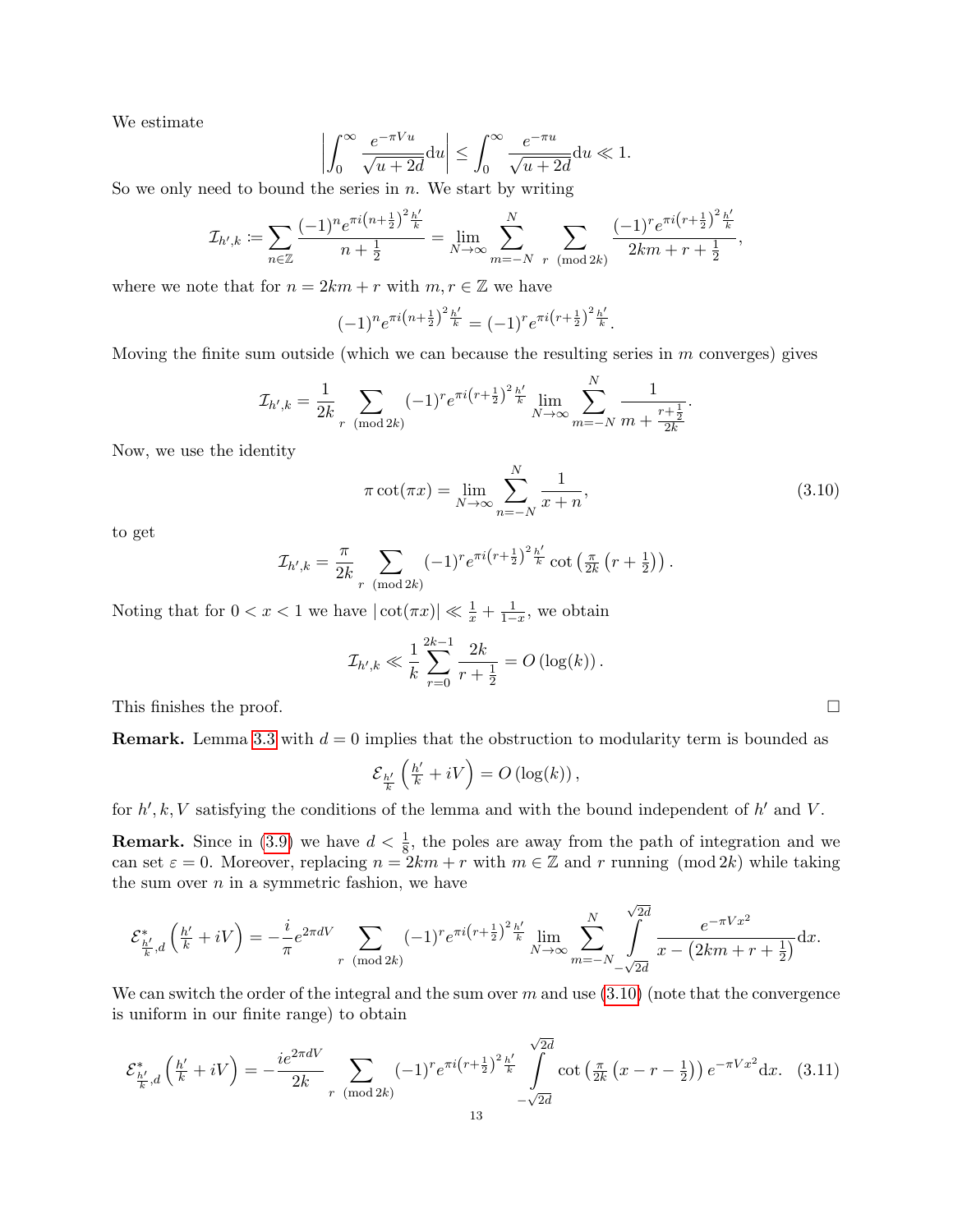<span id="page-13-0"></span>3.4. Applying the Circle Method. In this section we finish the proof of Theorem [1.3](#page-4-2) by using the Circle Method. Write

$$
f(\tau) = q^{\frac{1}{24}} \sum_{n \ge 0} \alpha_f(n) q^n = q^{\frac{1}{24}} (1 + O(q)) \quad \text{and} \quad g(\tau) = q^{-\frac{1}{12}} \sum_{n \ge 0} \alpha_g(n) q^n = q^{-\frac{1}{12}} (1 + O(q)).
$$

Then, by [\(1.4\)](#page-3-1), we have

$$
u(n) = \alpha_g(n) - \alpha_f(n).
$$

Applying the Circle Method to g is standard and leads to the first term in Theorem [1.3.](#page-4-2)

To find an exact formula for  $\alpha_f(n)$  we start by writing

$$
\alpha_f(n) = \int_i^{i+1} f(\tau) e^{-2\pi i \left(n + \frac{1}{24}\right)\tau} d\tau.
$$

where the integral goes along any path connecting  $i$  and  $i+1$ . We decompose the integral into arcs lying near roots of unity  $\zeta_k^h$ , where  $0 \le h \le k \le N$  with  $gcd(h, k) = 1$ , and  $N \in \mathbb{N}$  is a parameter, which then tends to infinity. For this, the Ford Circle  $\mathcal{C}_{h,k}$  denotes the circle in the complex  $\tau$ -plane with radius  $\frac{1}{2k^2}$  and center  $\frac{h}{k} + \frac{i}{2k}$  $\frac{i}{2k^2}$ . We let  $P_N := \bigcup_{\frac{h}{k} \in F_N} C_{h,k}(N)$ , where  $F_N$  is the Farey sequence of order N and  $C_{h,k}(N)$  is the upper arc of the Ford Circle  $\mathcal{C}_{h,k}$  from its intersection with  $\mathcal{C}_{h1,k1}$ to its intersection with  $\mathcal{C}_{h_2,k_2}$ , where  $\frac{h_1}{k_1} < \frac{h}{k} < \frac{h_2}{k_2}$  $\frac{h_2}{k_2}$  are consecutive fractions in  $F_N$ . In particular  $C_{0,1}(N)$  and  $C_{1,1}(N)$  are half-arcs with the former starting at i and the latter ending at  $i+1$ .



FIGURE 2. Rademacher's integration path  $P_N$  for  $N = 4$ .

Therefore,

$$
\alpha_f(n) = \sum_{k=1}^N \sum_{\substack{0 \le h \le k \\ \gcd(h,k)=1}} \int_{C_{h,k}(N)} f(\tau) e^{-2\pi i \left(n + \frac{1}{24}\right)\tau} d\tau.
$$

Next, we make the change of variables  $\tau = \frac{h}{k} + \frac{iZ}{k^2}$  $\frac{iZ}{k^2}$ , which maps the Ford Circles to a standard circle with radius  $\frac{1}{2}$  which is centered at  $Z = \frac{1}{2}$  $\frac{1}{2}$  (see Figure [3\)](#page-14-0). The image of the arc  $C_{h,k}(N)$  is now an arc on the standard circle from  $Z_1$  to  $Z_2$ , where

$$
Z_1 = Z_1(h, k; N) := \frac{k}{k - ik_1}
$$
 and  $Z_2 = Z_2(h, k; N) := \frac{k}{k + ik_2}$ .

We also combine the half-arcs  $C_{0,1}(N)$  and  $C_{1,1}(N)$  into an arc in the z-plane from  $z_1(0,1;N)$  :=  $\frac{1}{1-iN}$  to  $z_2(0,1;N) \coloneqq \frac{1}{1+iN}$  by shifting the  $C_{1,1}(N)$  half-arc as  $\tau \mapsto \tau - 1$ . Note that on the disc bounded by the standard circle we always have  $\text{Re}(\frac{1}{Z}) \geq 1$ . Moreover, for any point z on the chord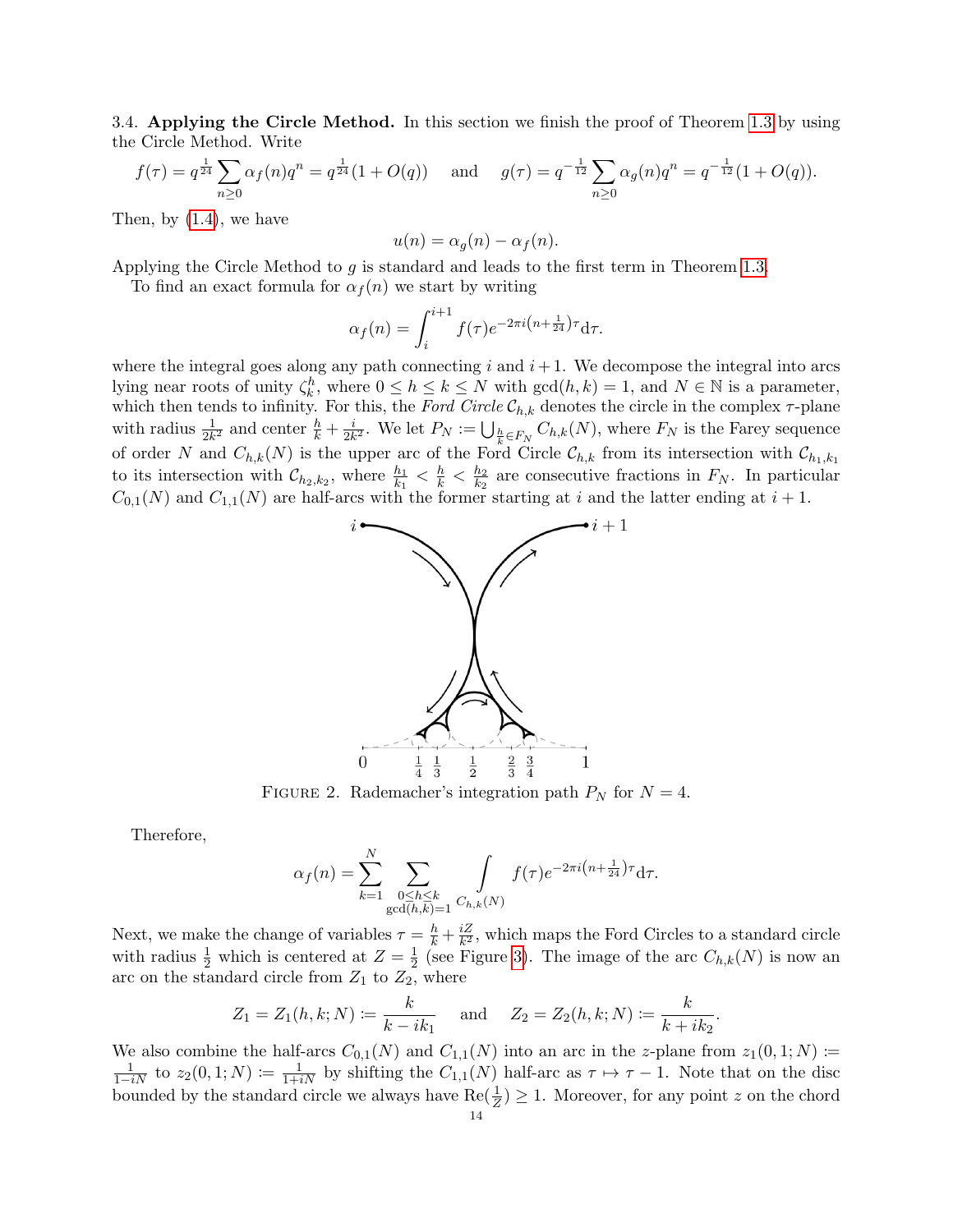<span id="page-14-0"></span>that is connecting  $z_1$  and  $z_2$ , we have  $|Z| \leq$  $\sqrt{2}k$  $\frac{\sqrt{2}k}{N}$  and the length of this chord does not exceed  $\frac{2\sqrt{2}k}{N}$  $\frac{\sqrt{2k}}{N}$ .



FIGURE 3. Integration path on the standard circle.

This yields

$$
\alpha_f(n) = i \sum_{k=1}^N k^{-2} \sum_{\substack{0 \le h < k \\ \gcd(h,k)=1}} \int_{Z_1}^{Z_2} f\left(\frac{h}{k} + \frac{iZ}{k^2}\right) e^{-2\pi i \left(n + \frac{1}{24}\right) \left(\frac{h}{k} + \frac{iZ}{k^2}\right)} dZ.
$$

Since as  $N \to \infty$  the end-points of the integration path get closer to the origin (in the  $\tau$ -plane, the integration path gets closer to the rationals numbers), we use the modular transformation  $M_{h,k}$ and have better control on the integrand's behavior near rational points. Lemma [3.1](#page-7-4) implies

$$
f\left(\frac{h}{k} + \frac{iZ}{k^2}\right) = e^{\frac{\pi i}{4}}\nu_{\eta}(M_{h,k})^{-1}\sqrt{\frac{Z}{k}}\left(f\left(\frac{h'}{k} + \frac{i}{Z}\right) - \frac{1}{2}g\left(\frac{h'}{k} + \frac{i}{Z}\right)\mathcal{E}_{\frac{h'}{k}}\left(\frac{h'}{k} + \frac{i}{Z}\right)\right).
$$

We then approximate the term in the parentheses by its principal part

$$
-\frac{1}{2}\zeta_{12k}^{-h'}\mathcal{E}^*_{\frac{h'}{k},\frac{1}{12}}\left(\frac{h'}{k}+\frac{i}{Z}\right).
$$

The error to  $\alpha_f(n)$  that arises from this approximation can be estimated by deforming the integral for the remainder term to the chord connecting  $Z_1$  to  $Z_2$  using Cauchy's Theorem. Then the bound in Lemma [3.3](#page-10-1) with  $d=0$  and  $d=\frac{1}{12}$ , together with the fact that  $g(\tau) - q^{-\frac{1}{12}}$  and  $f(\tau)$  are  $O(1)$ for  $\tau_2 \geq 1$  uniformly in  $\tau$ , yields

$$
\alpha_f(n) = -\frac{i}{2} \sum_{k=1}^N k^{-\frac{5}{2}} \sum_{\substack{0 \le h < k \\ \gcd(h,k)=1}} e^{\frac{\pi i}{4}} \nu_{\eta}(M_{h,k})^{-1} \zeta_{24k}^{-(24n+1)h-2h'} \int_{Z_1}^{Z_2} Z^{\frac{1}{2}} \mathcal{E}_{\frac{h'}{k},\frac{1}{12}}^* \left(\frac{h'}{k} + \frac{i}{Z}\right) e^{2\pi \left(n + \frac{1}{24}\right) \frac{Z}{k^2}} dZ + O\left(N^{-\frac{1}{2}} \log(N)\right).
$$

We next separate the integral as

$$
\int_{Z_1}^{Z_2} = \int_{\mathcal{C}} - \int_0^{Z_1} - \int_{Z_2}^0,
$$

where the integration over the whole standard circle  $C$  is oriented clockwise and we assume that both of the remaining two integrals are also over arcs on the standard circle. Over the standard circle we have  $\text{Re}(\frac{1}{Z}) = 1$  and hence  $\mathcal{E}_{\frac{h'}{k}, \frac{1}{12}}^*$  $\left(\frac{h'}{k}+\frac{i}{2}\right)$  $\frac{i}{Z}$ ) is also bounded by  $log(k)$ . Since the arc lengths and the value of  $|Z|$  on the arcs from 0 to  $Z_1$  or  $Z_2$  are also bounded by  $\frac{k}{N}$ , the same kind of bound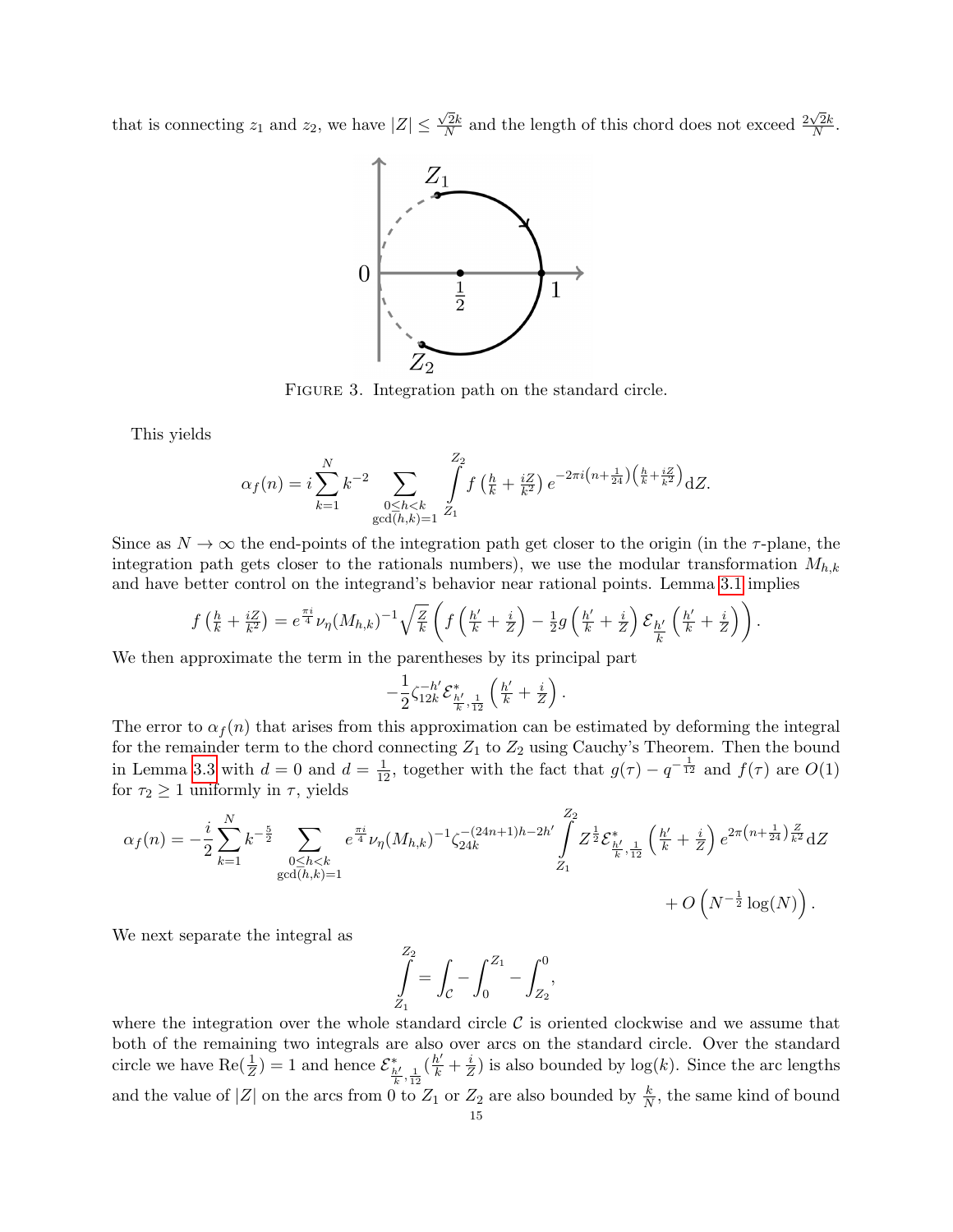used for the error terms hold and the contribution to  $\alpha_f(n)$  from such integrals are bounded by  $N^{-\frac{1}{2}}\log(N)$  as well. Plugging in the expression for  $\mathcal{E}^*$  in equation [\(3.11\)](#page-12-1) we then obtain

$$
\alpha_f(n) = -\frac{1}{4} \sum_{k=1}^N k^{-\frac{7}{2}} \sum_{\substack{0 \le h < k \\ \gcd(h,k)=1}} e^{\frac{\pi i}{4}} \nu_\eta(M_{h,k})^{-1} \zeta_{24k}^{-(24n+1)h-2h'} \sum_{r \pmod{2k}} (-1)^r e^{\pi i (r+\frac{1}{2})^2 \frac{h'}{k}}
$$
  
 
$$
\times \int_{-\frac{1}{\sqrt{6}}}^{\frac{1}{\sqrt{6}}} \cot \left( \frac{\pi}{2k} \left( x - r - \frac{1}{2} \right) \right) \int_C Z^{\frac{1}{2}} e^{2\pi \left( n + \frac{1}{24} \right) \frac{Z}{k^2} + 2\pi \left( \frac{1}{12} - \frac{x^2}{2} \right) \frac{1}{Z}} dZ dx + O\left( N^{-\frac{1}{2}} \log(N) \right). \tag{3.12}
$$

We perform the integrals in Z using that for  $\delta_1, \delta_2 \in \mathbb{R}^+$ ,

<span id="page-15-0"></span>
$$
\int_{\mathcal{C}} Z^{\frac{1}{2}} e^{\frac{2\pi \delta_1}{Z} + 2\pi \delta_2 Z} dZ = -2\pi i \left( \frac{\delta_1}{\delta_2} \right)^{\frac{3}{4}} I_{\frac{3}{2}} \left( 4\pi \sqrt{\delta_1 \delta_2} \right).
$$

Taking  $N \to \infty$  in [\(3.12\)](#page-15-0) gives

$$
\alpha_{f}(n) = \frac{\pi i}{2^{\frac{1}{4}} (24n+1)^{\frac{3}{4}}} \sum_{k \ge 1} k^{-2} \sum_{\substack{0 \le h < k \\ \gcd(h,k)=1}} e^{\frac{\pi i}{4}} \nu_{\eta} (M_{h,k})^{-1} \zeta_{24k}^{-(24n+1)h-2h'} \sum_{r \pmod{2k}} (-1)^{r} e^{\pi i (r+\frac{1}{2})^{2} \frac{h'}{k}}
$$
  
 
$$
\times \int_{-\frac{1}{\sqrt{6}}}^{\frac{1}{\sqrt{6}}} \left(1 - 6x^{2}\right)^{\frac{3}{4}} \cot \left(\frac{\pi}{2k} \left(x - r - \frac{1}{2}\right)\right) I_{\frac{3}{2}} \left(\frac{2\pi}{\sqrt{3}k} \sqrt{(1 - 6x^{2}) \left(n + \frac{1}{24}\right)}\right) dx. \tag{3.13}
$$

Plugging in the definition of  $K_k(n, r)$  and changing variables then gives the claim.

3.5. Proof of Corollary [1.4.](#page-4-1) We are now ready to prove Corollary [1.4.](#page-4-1)

*Proof of Corollary [1.4.](#page-4-1)* We use the following asymptotic behavior of the Bessel function as  $x \to \infty$ 

<span id="page-15-1"></span>
$$
I_{\ell}(x) = \frac{e^x}{\sqrt{2\pi x}} \left(1 + O\left(x^{-1}\right)\right).
$$

The leading exponential term for  $\alpha_g(n)$  then comes from the  $k = 1$  contribution

$$
\frac{2\pi}{12n-1}K_1(n)I_2\left(\frac{\pi}{3}\sqrt{12n-1}\right).
$$

Using that  $K_1(n) = 1$  we obtain

$$
\alpha_g(n) = \frac{1}{4 \cdot 3^{\frac{3}{4}} n^{\frac{5}{4}}} e^{2\pi \sqrt{\frac{n}{3}}} \left( 1 + O\left(n^{-\frac{1}{2}}\right)\right).
$$

Similarly the leading exponential term for  $\alpha_f(n)$  comes from the  $k = 1$  contribution. Using that  $K_1(n,r) = (-1)^{r+1}$ , we write that term as

$$
\frac{2^{\frac{1}{4}}\pi}{3^{\frac{1}{2}}(24n+1)^{\frac{3}{4}}}\int_{-1}^{1}\left(1-x^{2}\right)^{\frac{3}{4}}\cot\left(\frac{\pi}{2}\left(\frac{x}{\sqrt{6}}+\frac{1}{2}\right)\right)I_{\frac{3}{2}}\left(\frac{2\pi}{\sqrt{3}}\sqrt{\left(1-x^{2}\right)\left(n+\frac{1}{24}\right)}\right)dx.
$$

Using the saddle point method for the integral then yields

$$
\alpha_f(n) = \frac{1}{8 \cdot 3^{\frac{3}{4}} n^{\frac{5}{4}}} e^{2\pi \sqrt{\frac{n}{3}}} \left( 1 + O\left( n^{-\frac{1}{2}} \right) \right).
$$

From this we conclude the claim.

3.6. Numerical Results. Here we display some numerical results and compare  $\alpha_f(n)$  for a number of cases to the result obtained by using equation [\(3.13\)](#page-15-1) and numerically performing the sum over  $k$  from 1 to  $N$ .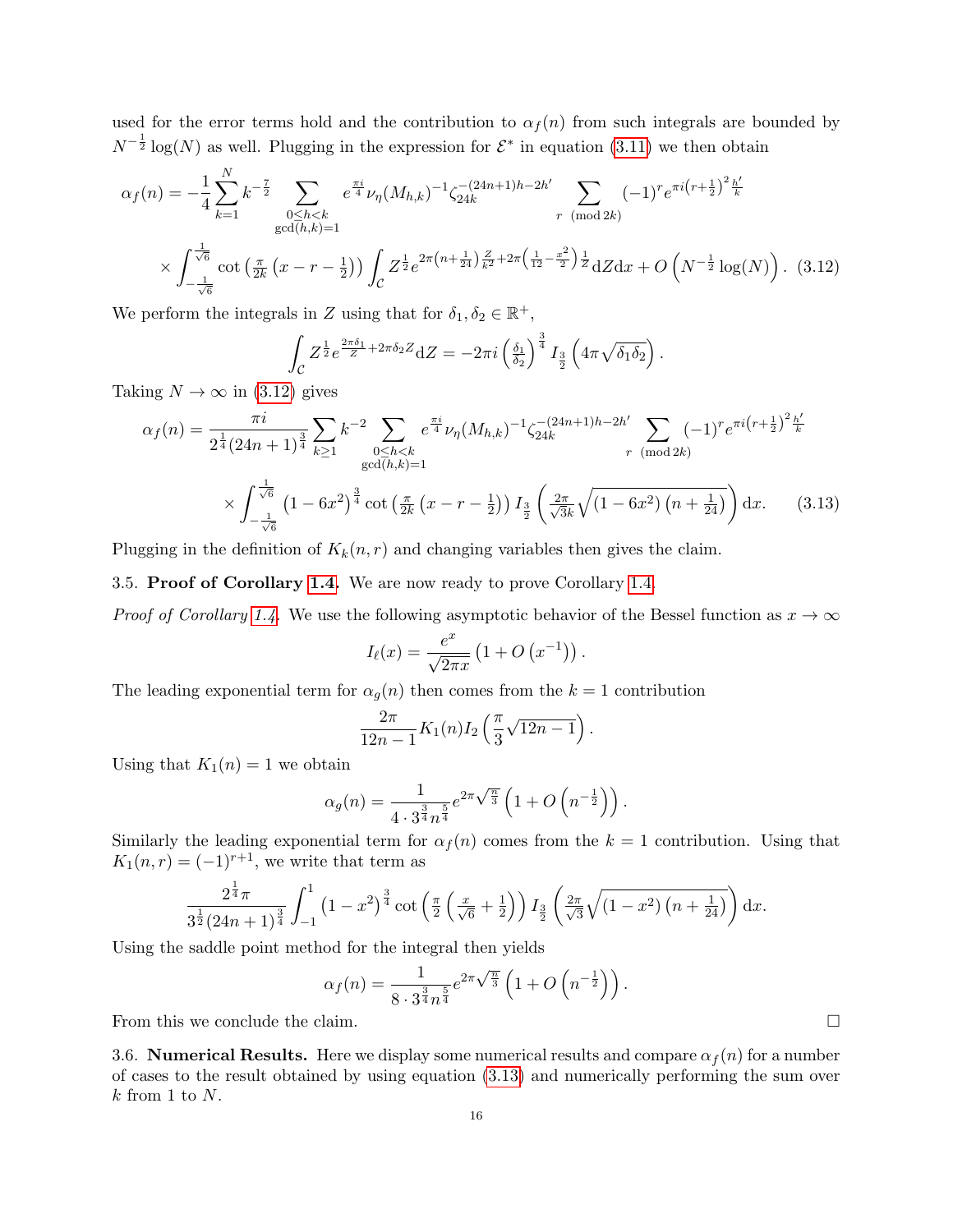|                                                                                              | $N=1$ | $N=2$ | $N=3$                                                                           | $N=4$ | $N=20$ |
|----------------------------------------------------------------------------------------------|-------|-------|---------------------------------------------------------------------------------|-------|--------|
| $\alpha_f(0)=1$                                                                              |       |       | $0.536184   0.660506   0.756302   0.799454   0.954218$                          |       |        |
| $\alpha_f(7) = 63$                                                                           |       |       | $63.60062$   $63.00845$   $62.90648$   $62.90906$   $62.96324$                  |       |        |
| $\alpha_f(9) = 170$                                                                          |       |       | $\mid$ 170.6548 $\mid$ 169.7915 $\mid$ 170.0395 $\mid$ 170.0367 $\mid$ 170.0011 |       |        |
| $\alpha_f(10) = 272$                                                                         |       |       | $271.1167   272.1510   272.0148   271.9349   272.0002$                          |       |        |
| $\alpha_f(15) = 2191$                                                                        |       |       | $2192.974$   $2190.577$   $2191.006$   $2191.010$   $2191.033$                  |       |        |
| $\alpha_f(19) = 9592$                                                                        |       |       | $9596.754   9592.326   9592.026   9592.030   9592.001$                          |       |        |
| $\alpha_f(20) = 13602 \mid 13596.99 \mid 13602.12 \mid 13601.79 \mid 13601.92 \mid 13601.99$ |       |       |                                                                                 |       |        |

TABLE 1. Numerical results for Fourier coefficients of  $f(\tau) = -\frac{i}{2}$ 2  $\psi(\tau)$  $\frac{\psi(\tau)}{\eta(\tau)^2}.$ 

## 4. Proof of Theorem [1.5](#page-4-3) and Corollary [1.6](#page-4-4)

<span id="page-16-0"></span>In this section we study the family of false theta functions  $F_{j,N}$  defined in  $(1.6)^{1}$  $(1.6)^{1}$  $(1.6)^{1}$  $(1.6)^{1}$  and in particular prove Theorem [1.5](#page-4-3) and Corollary [1.6.](#page-4-4) Define the modular completion

$$
\widehat{F}_{j,N}(\tau,w) := \sum_{\substack{n \in \mathbb{Z} \\ n \equiv j \pmod{2N}}} \operatorname{erf} \left( -i\sqrt{\pi i (w-\tau)} \frac{n}{\sqrt{2N}} \right) q^{\frac{n^2}{4N}}.
$$

Observe that for  $\varepsilon > 0$  we have

$$
\lim_{t \to \infty} \widehat{F}_{j,N}(\tau, \tau + it \pm \varepsilon) = \pm F_{j,N}(\tau). \tag{4.1}
$$

Theorem [1.2](#page-2-1) immediately implies the following modular transformation properties.

<span id="page-16-3"></span>**Lemma 4.1.** The function  $\widehat{F}_{j,N}(\tau, w)$  transforms as

$$
\widehat{F}_{j,N}(\tau+1, w+1) = e^{\frac{2\pi i j^2}{4N}} \widehat{F}_{j,N}(\tau, w),
$$

$$
\widehat{F}_{j,N}(-\frac{1}{\tau}, -\frac{1}{w}) = \chi_{\tau, w}(-i)^{\frac{3}{2}} \tau^{\frac{1}{2}} \sqrt{\frac{2}{N}} \sum_{r=1}^{N-1} \sin\left(\frac{\pi j r}{N}\right) \widehat{F}_{r,N}(\tau, w).
$$

Next we formulate a proposition that clarifies the relation between  $\widehat{F}_{j,N}$  and  $f_{j,N}$  in terms of Eichler-type integrals. The proof follows by a direct calculation.

**Proposition 4.2.** For  $\tau, w \in \mathbb{H}$  and  $\varepsilon > 0$  we have

$$
\widehat{F}_{j,N}(\tau,w) = \pm F_{j,N}(\tau) - \sqrt{2N} \int_w^{\tau + i\infty \pm \varepsilon} \frac{f_{j,N}(\mathfrak{z})}{\sqrt{i(\mathfrak{z} - \tau)}} d\mathfrak{z} = \sqrt{2N} \int_\tau^w \frac{f_{j,N}(\mathfrak{z})}{\sqrt{i(\mathfrak{z} - \tau)}} d\mathfrak{z},\qquad(4.2)
$$

$$
F_{j,N}(\tau) = -i\sqrt{2N} \int_{\tau}^{i\infty} \frac{f_{j,N}(\mathfrak{z})}{\sqrt{-i(\mathfrak{z}-\tau)}} d\mathfrak{z}.
$$
\n(4.3)

Remark. The identity [\(4.3\)](#page-16-2) is equivalent to writing

<span id="page-16-4"></span><span id="page-16-2"></span>
$$
F_{j,N}(\tau) = \sqrt{2N} \int_0^\infty \frac{f_{j,N}(\tau + iv)}{\sqrt{v}} \mathrm{d}v,
$$

which is also easy to directly deduce by a term-by-term integration using

$$
sgn(n)q^{\frac{n^2}{2}} = n \int_0^\infty \frac{e^{\pi i n^2(\tau + iv)}}{\sqrt{v}} dv.
$$

<span id="page-16-1"></span><sup>&</sup>lt;sup>1</sup>Note that in [\[6\]](#page-19-4) (using p instead of N) the function  $F_{j,N}$  is defined as  $\sum_{n\in\mathbb{Z}}\text{sgn}(n+\frac{1}{2})q^{(n+\frac{j}{2N})^2}$  and it corresponds to  $F_{j,N}(\frac{\tau}{N})$  in our notation.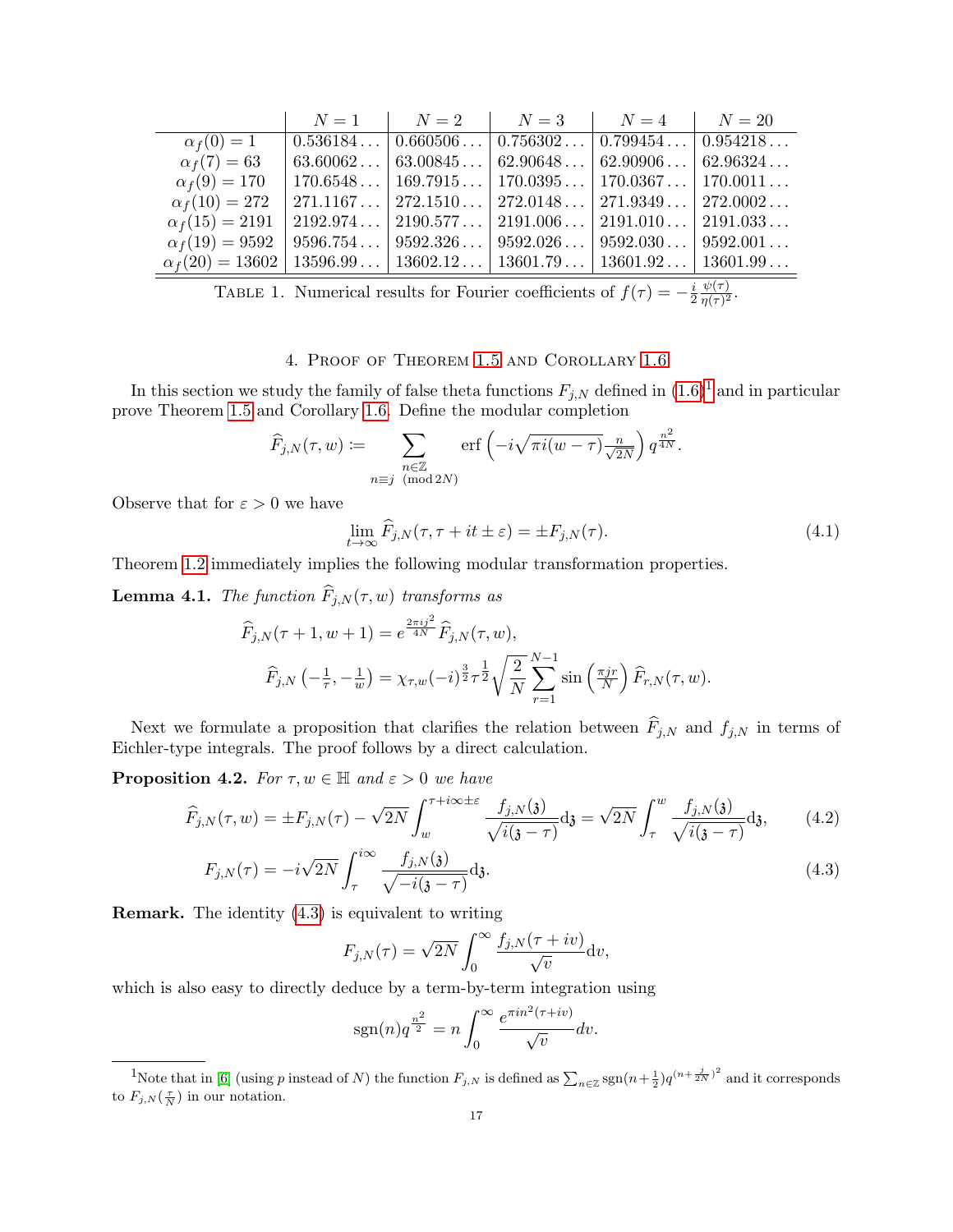This gives us another perspective on how the modular completion of false theta functions works. In the form

$$
F_{j,N}(\tau) = \pm \sqrt{2N} \int_{\tau}^{\tau + i\infty \pm \varepsilon} \frac{f_{j,N}(\mathfrak{z})}{\sqrt{i(\mathfrak{z} - \tau)}} d\mathfrak{z},
$$

the reason for modular non-invariance is the fact that the upper-bound in the integral does not transform when  $SL_2(\mathbb{Z})$  acts on  $\tau$ . The completion introduced in this paper works by replacing the upper bound with an arbitrary  $w \in \mathbb{H}$  that transforms in the same way as  $\tau$  under  $SL_2(\mathbb{Z})$ .

A related argument is used for indefinite theta functions, which yield mock modular forms. There, the convergence of indefinite theta functions is ensured by inserting combinations of factors such as  $sgn(B(c, n))$  where n is a (shifted) lattice element and c is a vector satisfying  $B(c, c) < 0$  $($ or  $= 0$  in limiting cases).<sup>[2](#page-17-1)</sup> In this case, a similar identity involving the sign function is then

$$
sgn(n)q^{-\frac{n^2}{2}} = n \int_0^\infty \frac{e^{-\pi i n^2 (\tau - iv)}}{\sqrt{v}} dv = -i \int_{-\tau}^{i\infty} \frac{n e^{\pi i n^2 \mathfrak{z}}}{\sqrt{-i(\mathfrak{z} + \tau)}} d\mathfrak{z}.
$$

Of course, if  $\text{Im}(3) > 0$ , summing  $ne^{\pi i n^2 3}$  gives rise to weight  $\frac{3}{2}$  unary theta functions. Similar to the argument for false theta functions above, the reason for non-modularity comes from the fact that the upper bound in this integral does not transform under modular transformations. Thus the resolution is similarly to insert an arbitrary  $w \in \mathbb{H}$  as the upper bound and transform it like  $-\tau$ under the modular group. That w should transform like  $-\tau$ , and not like  $\tau$  is what distinguishes the completion for indefinite theta functions from those for the false theta functions. Indeed it is this fact that allows one to insert  $w = -\overline{\tau}$ , giving the more familiar notion of mock modular forms. Another significant difference between the two cases is that because  $-\tau$  lives in the lower half-plane, the integral that yields the sign functions can not be commuted with the series defining the lattice sum. That this is possible for the false case allows us to write both the false theta function and its completion in terms of Eichler-type integrals. This is in a sense why false theta functions are simpler than their indefinite counterparts.

We are now ready to prove Theorem [1.5.](#page-4-3)

*Proof of Theorem [1.5.](#page-4-3)* We start by recalling the following transformation properties of  $f_{j,N}$ .<sup>[3](#page-17-2)</sup> It is a classic result that this is a vector-valued modular form [\[18\]](#page-19-20) satisfying

$$
f_{j,N}(\tau+1) = e^{\frac{2\pi i j^2}{4N}} f_{j,N}(\tau) \quad \text{and} \quad f_{j,N}\left(-\frac{1}{\tau}\right) = \sqrt{\frac{2}{N}} (-i\tau)^{\frac{3}{2}} \sum_{r=1}^{N-1} \sin\left(\frac{\pi j r}{N}\right) f_{r,N}(\tau).
$$

For reference we give the full multiplier system for  $M = \begin{pmatrix} a & b \\ c & d \end{pmatrix} \in SL_2(\mathbb{Z})$  (see, for example, [\[9\]](#page-19-21) for further details), where  $j, r \in \{1, \ldots, N-1\}$ ,

<span id="page-17-0"></span>
$$
\psi_{j,r}(M) := \begin{cases} e^{2\pi i a b \frac{j^2}{4N}} e^{-\frac{\pi i}{4} (1 - \text{sgn}(d))} \delta_{j,r} & \text{if } c = 0, \\ e^{-\frac{3\pi i}{4} \text{sgn}(c)} \sqrt{\frac{2}{N|c|}} \sum_{k=0}^{|c|-1} e^{\frac{\pi i}{2Nc} \left( a(2Nk+j)^2 + dr^2 \right)} \sin \left( \frac{\pi r (2Nk+j)}{N|c|} \right) & \text{if } c \neq 0. \end{cases}
$$
(4.4)

Here  $\delta_{j,r} := 1$  if  $j = r$  and 0 otherwise. Therefore we have, for  $M := \begin{pmatrix} a & b \\ c & d \end{pmatrix} \in SL_2(\mathbb{Z}),$ 

$$
f_{j,N}\left(\frac{a\tau+b}{c\tau+d}\right) = (c\tau+d)^{\frac{3}{2}} \sum_{r=1}^{N-1} \psi_{j,r}(M) f_{r,N}(\tau).
$$

<span id="page-17-1"></span><sup>&</sup>lt;sup>2</sup>These vectors need to satisfy more conditions to ensure convergence but we only focus on the aspect that their norm-squared is non-positive.

<span id="page-17-2"></span><sup>&</sup>lt;sup>3</sup> The function  $\tau \mapsto f_{j,N}(\tau)$  as defined in [\[6\]](#page-19-4) corresponds to  $f_{j,N}(\frac{\tau}{N})$  here. Modular transformations for both  $F_{j,N}$ and  $f_{i,N}$  act more naturally in our notation.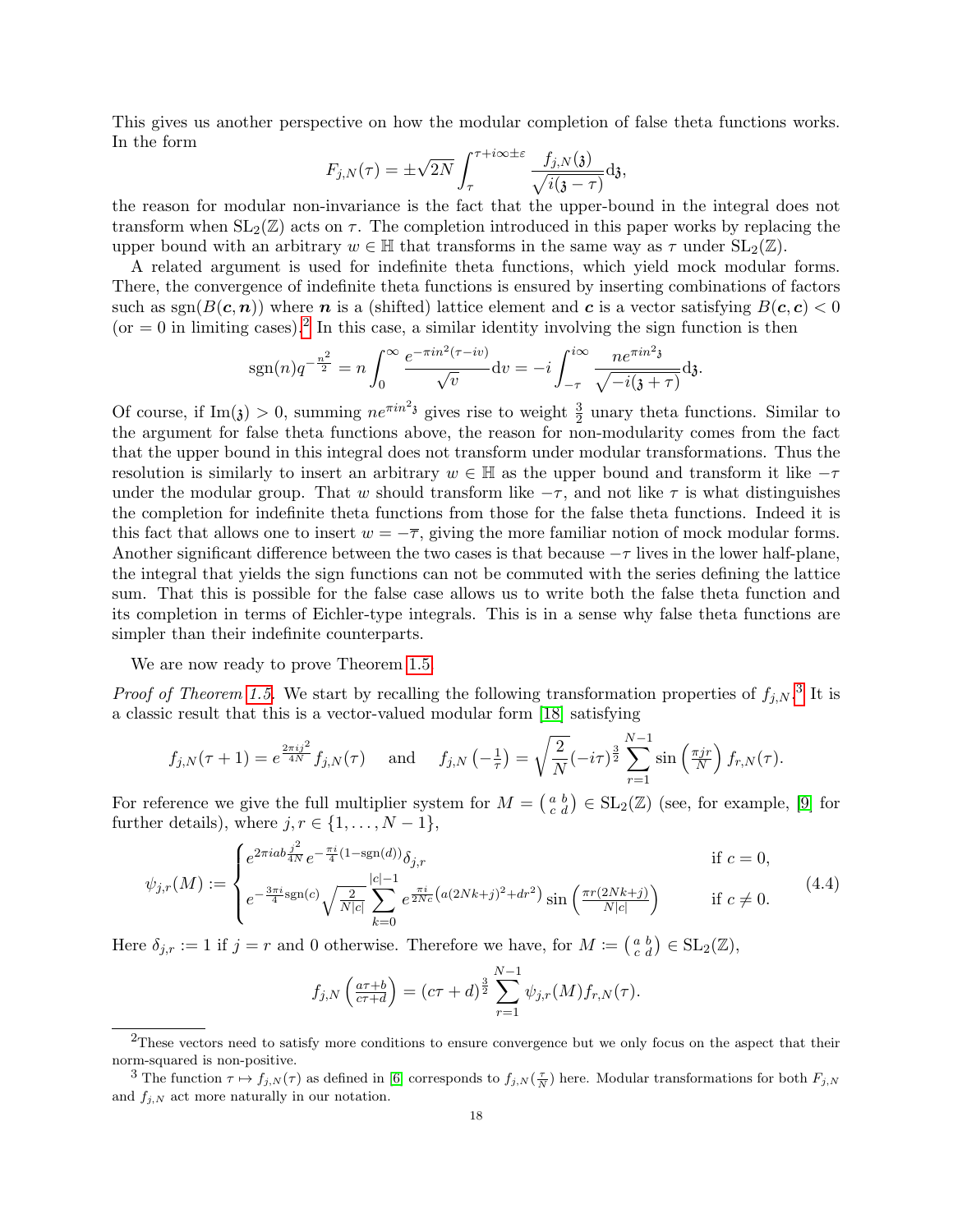Moreover Lemma [4.1](#page-16-3) implies that

<span id="page-18-0"></span>
$$
\widehat{F}_{j,N}\left(\frac{a\tau+b}{c\tau+d},\frac{aw+b}{cw+d}\right) = \chi_{\tau,w}(M)(c\tau+d)^{\frac{1}{2}}\sum_{r=1}^{N-1}\psi_{j,r}(M)\widehat{F}_{r,N}(\tau,w). \tag{4.5}
$$

Now, the  $c = 0$  case of Theorem [1.5](#page-4-3) directly follows by inspection using  $(4.4)$ . So we assume from now on  $c \neq 0$ . Using [\(4.2\)](#page-16-4) with a  $\pm$  sign to be chosen below, we write the modular transformation identity [\(4.5\)](#page-18-0) for  $M = \begin{pmatrix} a & b \\ c & d \end{pmatrix} \in SL_2(\mathbb{Z})$  (and  $\varepsilon_1, \varepsilon_2 > 0$ ) as,

$$
\pm F_{j,N}\left(\frac{a\tau+b}{c\tau+d}\right) - \sqrt{2N} \int_{\frac{aw+b}{cv+d}}^{\frac{a\tau+b}{c\tau+d}+i\infty\pm\varepsilon_1} \frac{f_{j,N}(\mathfrak{z})}{\sqrt{i\left(\mathfrak{z}-\frac{a\tau+b}{c\tau+d}\right)}} d\mathfrak{z}
$$
\n
$$
= \chi_{\tau,w}(M)(c\tau+d)^{\frac{1}{2}} \sum_{r=1}^{N-1} \psi_{j,r}(M) \left(F_{r,N}(\tau) - \sqrt{2N} \int_{w}^{\tau+i\infty+\varepsilon_2} \frac{f_{r,N}(\mathfrak{z})}{\sqrt{i(\mathfrak{z}-\tau)}} d\mathfrak{z}\right).
$$

We then take  $w \to \tau + i\infty + \varepsilon_2$ . Thus we get, using that  $\chi_{\tau,w}(M) \to \text{sgn}(c)$ ,

$$
\pm F_{j,N}\left(\frac{a\tau+b}{c\tau+d}\right) - \operatorname{sgn}(c)(c\tau+d)^{\frac{1}{2}}\sum_{r=1}^{N-1}\psi_{j,r}(M)F_{r,N}(\tau) = \sqrt{2N}\int_{\frac{a}{c}}^{\frac{a\tau+b}{c\tau+d}+i\infty\pm\varepsilon_1}\frac{f_{j,N}(\mathfrak{z})}{\sqrt{i\left(\mathfrak{z}-\frac{a\tau+b}{c\tau+d}\right)}}\mathrm{d}\mathfrak{z}.
$$

Now note that  $\frac{a}{c} - \frac{a\tau+b}{c\tau+d} = \frac{1}{c^2}$  $\frac{1}{c^2} \frac{1}{\tau + \frac{d}{c}}$ . So supposing that  $\tau_1 \neq -\frac{d}{c}$  $\pm = \text{sgn}(\tau_1 + \frac{d}{c})$ , then we can choose the integration path to be a vertical path from  $\frac{d}{c}$  $\frac{d}{c}$ , if we let  $\varepsilon_1 := \frac{1}{c^2}$  $\frac{1}{c^2} \frac{|\tau_1 + \frac{d}{c}|}{|\tau + \frac{d}{c}|^2}$  $\frac{|t_1 + \frac{1}{c}|}{|\tau + \frac{d}{c}|^2}$  and  $\frac{d}{c}$ ), then we can choose the integration path to be a vertical path from  $\frac{a}{c}$  to i $\infty$ . Making that choice we get

$$
F_{j,N}\left(\frac{a\tau+b}{c\tau+d}\right)-\text{sgn}(c\tau_1+d)(c\tau+d)^{\frac{1}{2}}\sum_{r=1}^{N-1}\psi_{j,r}(M)F_{r,N}(\tau)=\text{sgn}\left(\tau_1+\frac{d}{c}\right)\sqrt{2N}\int_{\frac{a}{c}}^{\frac{a}{c}+i\infty}\frac{f_{j,N}(\mathfrak{z})}{\sqrt{i\left(\mathfrak{z}-\frac{a\tau+b}{c\tau+d}\right)}}\text{d}\mathfrak{z}.
$$

Since on this vertical path we have  $\sqrt{i(j - \frac{a\tau+b}{c\tau+d})}$  $\frac{a\tau+b}{c\tau+d}$ ) = sgn( $\tau_1 + \frac{d}{c}$  $\frac{d}{c}$ ) $i\sqrt{-i(\mathfrak{z} - \frac{a\tau+b}{c\tau+d})}$  $\frac{a\tau+b}{c\tau+d}$  we get

$$
F_{j,N}\left(\frac{a\tau+b}{c\tau+d}\right)-\text{sgn}(c\tau_1+d)(c\tau+d)^{\frac{1}{2}}\sum_{r=1}^{N-1}\psi_{j,r}(M)F_{r,N}(\tau)=-i\sqrt{2N}\int_{\frac{a}{c}}^{i\infty}\frac{f_{j,N}(\mathfrak{z})}{\sqrt{-i\left(\mathfrak{z}-\frac{a\tau+b}{c\tau+d}\right)}}\text{d}\mathfrak{z},
$$

for any integration path that avoids the branch-cut.<sup>[4](#page-18-1)</sup> Sending  $M \mapsto M^{-1}$  we obtain

$$
F_{j,N}\left(\frac{d\tau-b}{-c\tau+a}\right) - \text{sgn}(-c\tau_1+a)(-c\tau+a)^{\frac{1}{2}} \sum_{r=1}^{N-1} \psi_{j,r} (M^{-1}) F_{r,N}(\tau)
$$
  
=  $-i\sqrt{2N} \int_{-\frac{d}{c}}^{i\infty} \frac{f_{j,N}(\mathfrak{z})}{\sqrt{-i\left(\mathfrak{z} - \frac{d\tau-b}{-c\tau+a}\right)}} d\mathfrak{z}.$ 

Replacing  $\tau \mapsto M\tau$  yields the claim.

*Proof of Corollary [1.6.](#page-4-4)* The claim follows from taking vertical limits of  $\tau$  to rationals in the statement of Theorem [1.5](#page-4-3) and noting that the integral giving the obstruction to modularity extends to R as a function of  $\tau$  and is real-analytic in  $\mathbb{R} \setminus \{-\frac{d}{c}\}$ }.

<span id="page-18-1"></span><sup>&</sup>lt;sup>4</sup>Note that the integrand is exponentially decaying as Im( $j \rightarrow \infty$ , so after rotating the branch-cut we can freely shift the upper-bound in the integral.